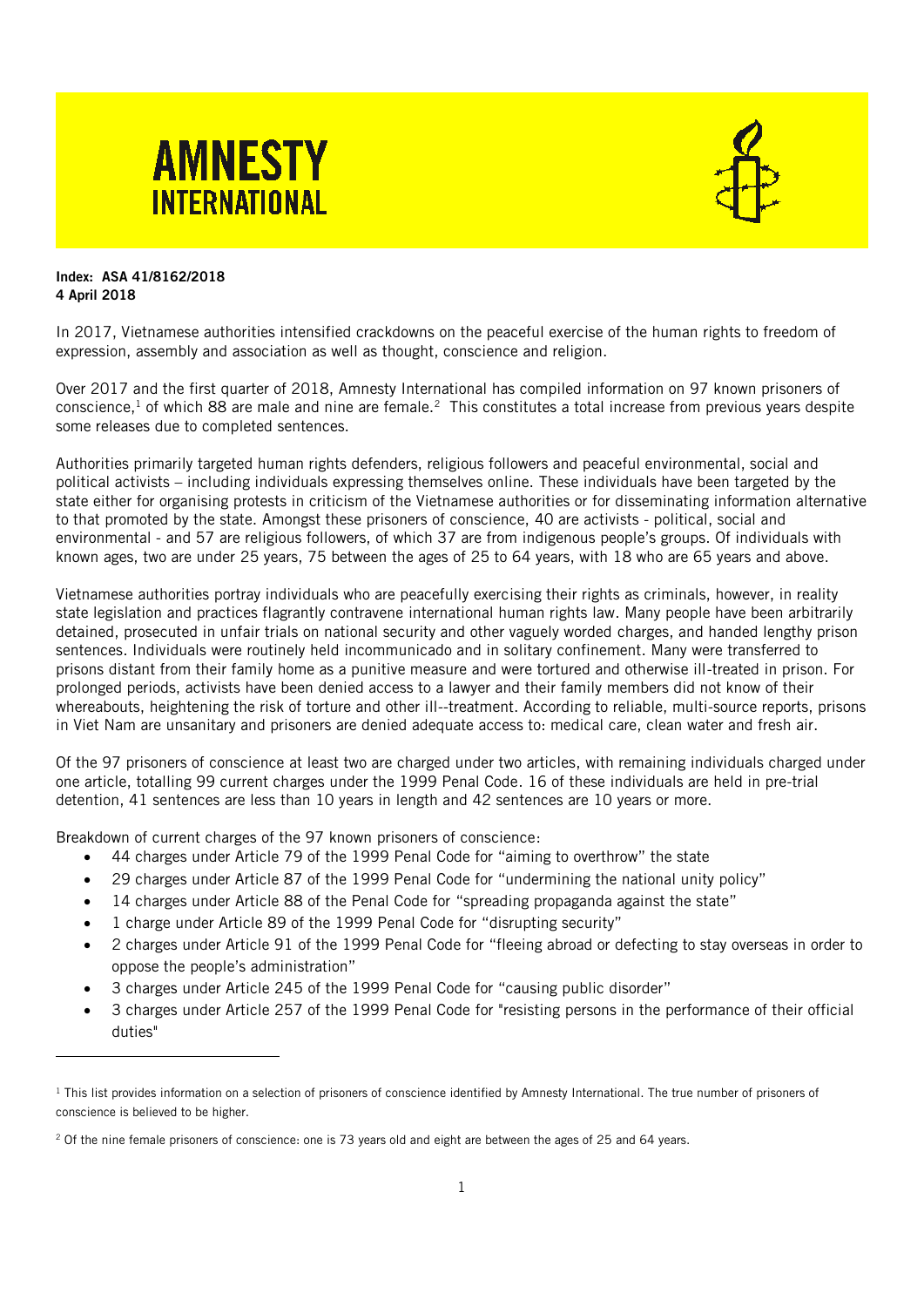- 4 charges under Article 258 of the 1999 Penal Code for "abusing democratic freedoms to infringe upon the interests of the State, the legitimate rights and interests of organizations and/or citizens"
- 1 charge under Article 304 of the 1999 Penal Code for "failing to execute judgement"

Prominent activists who have been released, as well as those not imprisoned, and their family members continued to face restrictions on movement and were subjected to surveillance, harassment and violent assaults; a large number of activists were left without a choice but to flee persecution in Viet Nam.

The Vietnamese authorities continued to grant early release to prisoners of conscience only if they agreed to go into exile.

Amnesty International calls for the immediate and unconditional release of all prisoners of conscience, as they have been deprived of liberty solely for peacefully exercising their human rights.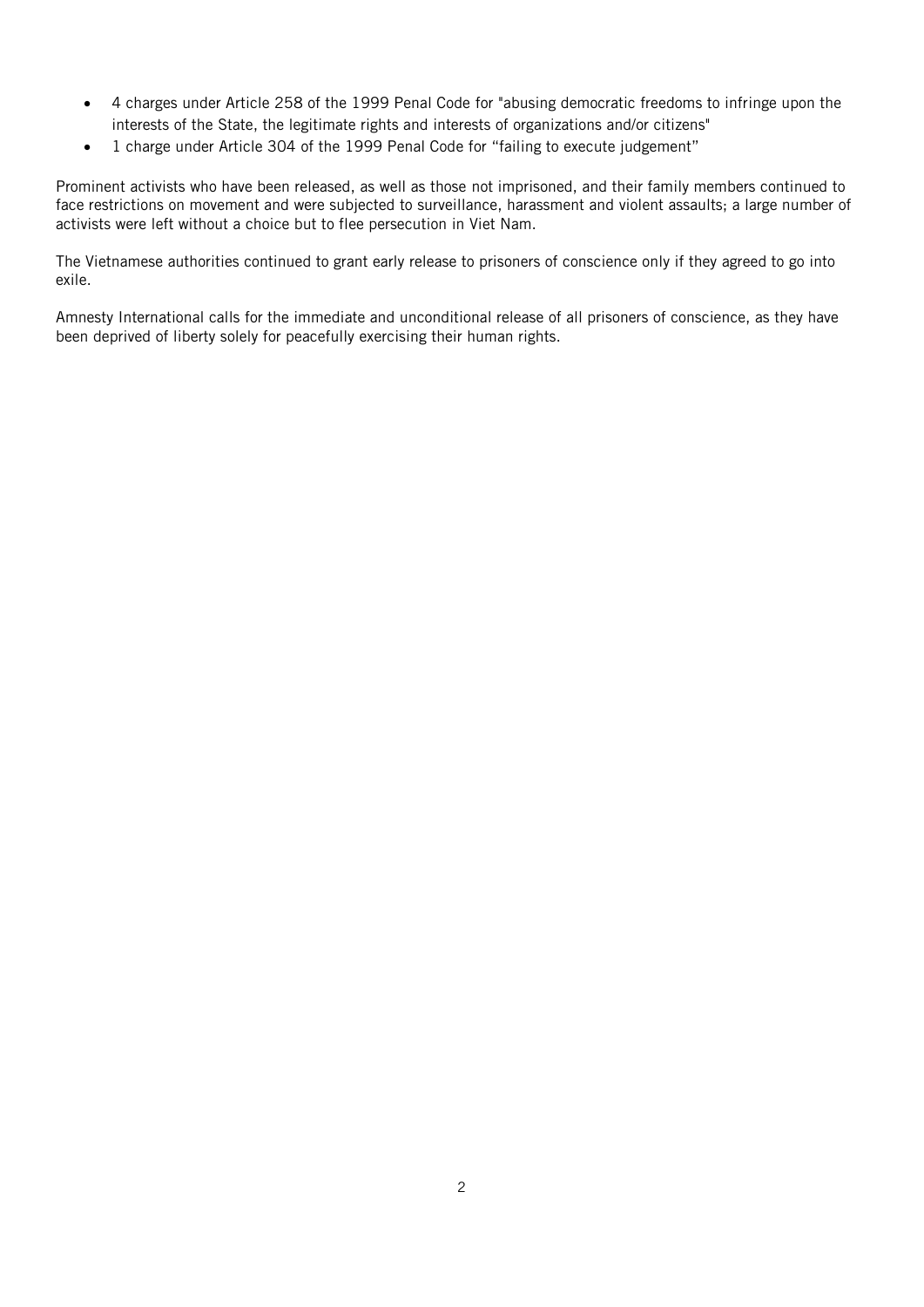## PRISONERS OF CONSCIENCE IN VIET NAM

1 Pastor A Dao (m), born 1981, is a member of the Ha Lang minority from the Central Highlands and a protestant pastor of the Montagnard Evangelical Church of Christ. He was arrested on 19 August 2016 after he returned from attending the ASEAN People's Forum/ASEAN Civil Society Conference in Dili, Timor Leste. He was held incommunicado for at least six months. He was tried, convicted and sentenced to five years imprisonment on 28 April 2017 under Article 91 ("Fleeing abroad or defecting to stay overseas in order to oppose the people's administration") of the 1999 Penal Code. It is not known where he is held. *Release due August 2021*.

2 A Hyum also known as Bã Kôl (m), born 1940, is an ethnic Montagnard Christian and religious activist from Kon Tum province arrested in April 2012. He was tried in May 2013 by Gia Lai Provincial People's Court under Article 87 ("Undermining the national unity policy") of the 1999 Penal Code. He was convicted and sentenced to eight years imprisonment. He is reportedly held at Măng Yang prison camp in Gia Lai province. *Release due April 2020*. 3

3 A Tách also known as Bă Hlôl (m), born 1959, is an ethnic Montagnard Christian and activist from Kon Tum province. He was arrested in April 2012. He was tried in May 2013 under Article 87 ("Undermining the national unity policy") of the 1999 Penal Code by Gia Lai Provincial People's Court, convicted and sentenced to 11 years imprisonment. He was last reported as being held in Gia Lai province. *Release due April 2023.<sup>4</sup>*

4 Bùi Văn Thâm (m), born 1986, is a member of the "traditional" branch of the Hoa Hao Buddhist church which is not recognized by the state. They often face harassment and interference by local security officials when holding religious ceremonies. He was arrested with his father Bùi Văn Trung and other family members on 26 June 2017 in An Phú district of An Giang province. He has been charged under Article 245 of the 1999 Penal Code for "causing public disorder". He was previously imprisoned for 30 months between June 2012 and January 2015 when he was released.<sup>5</sup> Last known to be held at Chau Doc city detention centre, An Giang province. *Pre-trial detention.* 

5 Bùi Văn Trung (m), born 1964, is a teacher and member of the "traditional" branch of the Hoa Hao Buddhist church which is not recognized by the state. They often face harassment and interference by local security officials when holding religious ceremonies. He was arrested on 26 June 2017 with other family members after attending a death anniversary ceremony in An Phú district, An Giang province. He has been charged under Article 245 of the 1999 Penal Code for "causing public disorder", along with his son Bui Van Tham (see above). He had previously been imprisoned for four years between October 2012 and his release in October 2016.<sup>6</sup> Last known to be held at An Phú district police station. *Pre-trial detention.*

6 By**ư**k (m), born 1945, is an ethnic Montagnard Christian and religious activist. He was arrested in May 2012 and tried by Gia Lai Provincial People's Court in May 2013. He was convicted and sentenced to eight years imprisonment under Article 87 ("Undermining the national unity policy") of the 1999 Penal Code. He is reportedly held in Măng Yang prison camp in Gia Lai province.<sup>7</sup> *Release due May 2020.*

7 Chi (m), born 1984, is an ethnic Montagnard Christian and religious activist. He was arrested in September 2012 and brought to trial in November 2013. He was convicted and sentenced to eight years imprisonment under Article 87 ("Undermining the

<sup>3</sup> *Viet Nam: List of prisoners of conscience*[, https://www.amnesty.org/en/documents/asa41/4389/2016/en/](https://www.amnesty.org/en/documents/asa41/4389/2016/en/)

<sup>4</sup> ibid

<sup>5</sup> *Silenced Voices: Prisoners of conscience in Viet Nam*[, https://www.amnesty.org/en/documents/asa41/007/2013/en/](https://www.amnesty.org/en/documents/asa41/007/2013/en/) 

<sup>6</sup> *Viet Nam: List of prisoners of conscience*[, https://www.amnesty.org/en/documents/asa41/4389/2016/en/;](https://www.amnesty.org/en/documents/asa41/4389/2016/en/) *Silenced Voices: Prisoners of conscience in Viet Nam*,<https://www.amnesty.org/en/documents/asa41/007/2013/en/>

<sup>7</sup> *Silenced Voices: Prisoners of conscience in Viet Nam*[, https://www.amnesty.org/en/documents/asa41/007/2013/en/](https://www.amnesty.org/en/documents/asa41/007/2013/en/)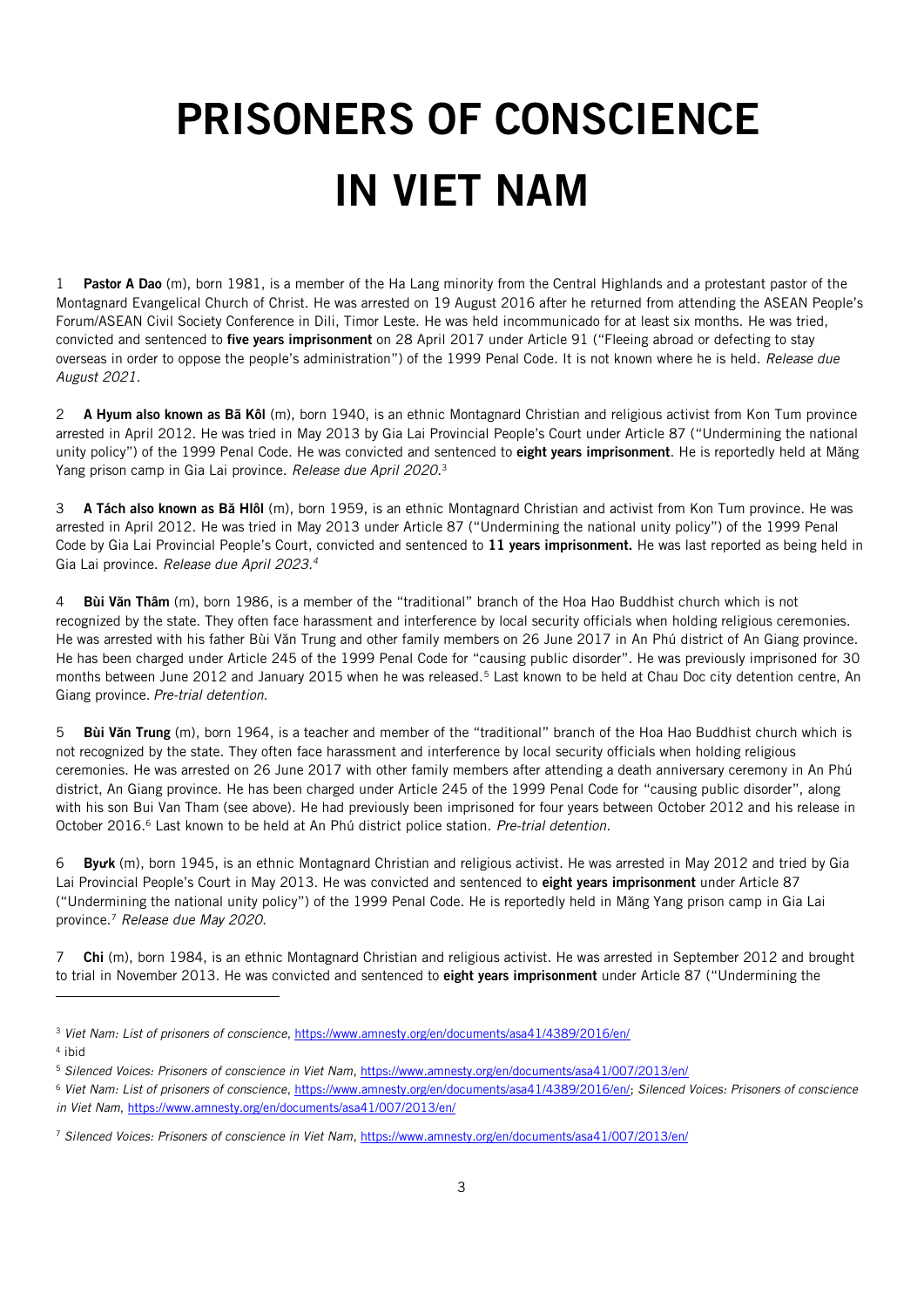national unity policy") of the 1999 Penal Code. He was last reported as being held at Gia Lai provincial prison.<sup>8</sup> *Release due in September 2020*.

8 **Đào Quang Thực** (m), born 1960, is a retired primary school teacher from Da Bac district, Hoa Binh province. He was arrested on 5 October 2017 under Article 79 of the 1999 Penal Code for "aiming to overthrow" the state. He had used Facebook and other social media platforms to highlight corruption and environmental issues. He is detained at Hoa Binh province police prison. *Pre-trial detention.*

9 Đinh Nông also known as Bă Pol (m), born 1965, is an ethnic Montagnard Christian from Bờ Ngoong commune, Chư Sê district, Gia Lai province in the Central Highlands. He is a member of an independent Protestant church. He was arrested with four others in September 2016 on allegations of "undermining national unity policy" under Article 87 of the 1999 Penal Code. In April 2017, the five were tried by Gia Lai People's Court; Đinh Nông was convicted and sentenced to eight years imprisonment. It is not known where he is held. *Release due September 2024.*

10 Đ**ỗ** Th**ị** H**ồ**ng (f), born 1957, member of the "Council for the Laws and Public Affairs of Bia Son" (*Hội đồng Công luật Công án Bia Sơn*), a peaceful religious group dedicated to protecting the environment in Phú Yên Province. She is one of 22 Council members arrested in February 2012 and tried under Article 79 of the 1999 Penal Code ("aiming to overthrow" the state) by Phú Yên People's Court in January 2013. She was convicted and sentenced to 13 years imprisonment with five years house arrest on release. She is reportedly held at An Phước Detention Centre, Bình Dương province and to be in poor health.<sup>9</sup> *Release due February 2025.*

11 Đoàn Đình Nam (m), born 1951, member of the "Council for the Laws and Public Affairs of Bia Son" (*Hội đồng Công luật Công án Bia Sơn*), a peaceful religious group dedicated to protecting the environment in Phú Yên Province. He is one of 22 Council members arrested in February 2012 and tried under Article 79 of the 1999 Penal Code ("aiming to overthrow" the state) by Phú Yên People's Court in January 2013. He was convicted and sentenced to 16 years imprisonment with five years house arrest on release. <sup>10</sup> He is reportedly held at Xuyên Mộc prison, Bà Rịa-Vũng Tàu Province and suffers from poor health. *Release due February 2028.*

12 Đoàn Văn C**ư** (m), born 1962, member of the "Council for the Laws and Public Affairs of Bia Son" (*Hội đồng Công luật Công án Bia Sơn*), a peaceful religious group dedicated to protecting the environment in Phú Yên Province. He is one of 22 Council members arrested in February 2012 and tried under Article 79 of the 1999 Penal Code ("aiming to overthrow" the state) by Phú Yên People's Court in January 2013. He was convicted and sentenced to 14 years imprisonment with five years house arrest on release.<sup>11</sup> He is reportedly held at Xuyên Mộc prison, Bà Rịa-Vũng Tàu Province. *Release due February 2026.*

13 H**ồ** Đ**ứ**c Hòa (m), born 1974, Catholic social activist, journalist and community organizer arrested in August 2011. He is one of 14 activists from around Vinh City in Nghệ An province who were arrested and charged for their alleged connection with or membership of Viet Tan, an overseas based group peacefully campaigning for democracy in Viet Nam. All were charged under Article 79 of the 1999 Penal Code ("aiming to overthrow" the state). They were tried on 8 to 9 January 2013 by Nghệ An People's Court; Hồ Đức Hòa was convicted and received a 13 year prison sentence with five years house arrest on release.<sup>12</sup> He is reportedly held in Nam Hà prison in Hà Nam province. *Release due February 2024*.

14 Dr H**ồ** Văn H**ả**i also known as H**ồ** H**ả**i (m), born 1964, is a medical doctor and online activist. He has used his blog to advocate for transparency and accountability in relation to the Formosa ecological disaster that began in April 2016, in which as many as 270,000 people, including fisherfolk, have been affected by the deaths of millions of fish. Dr Hải was arrested at his clinic in Thủ Đức district of Hồ Chí Minh City on 2 November 2016. <sup>13</sup> Amnesty International understands that Dr Hải is facing charges under Article 88 of the Penal Code, "spreading propaganda against the state", which carries a prison sentence of between three and 20

l

<sup>8</sup> *Viet Nam: List of prisoners of conscience*[, https://www.amnesty.org/en/documents/asa41/4389/2016/en/](https://www.amnesty.org/en/documents/asa41/4389/2016/en/)

<sup>9</sup> *Silenced Voices: Prisoners of conscience in Viet Nam*[, https://www.amnesty.org/en/documents/asa41/007/2013/en/](https://www.amnesty.org/en/documents/asa41/007/2013/en/) ; *Viet Nam: List of prisoners of conscience*[, https://www.amnesty.org/en/documents/asa41/4389/2016/en/;](https://www.amnesty.org/en/documents/asa41/4389/2016/en/) Joint *Open Letter calling on the Government of Vietnam to immediately*  and unconditionally release Thích Quảng Độ, Nguyễn Văn Đài and Đỗ Thị Hồng, <https://www.amnesty.org/en/documents/asa41/6689/2017/en/> <sup>10</sup> *Silenced Voices: Prisoners of conscience in Viet Nam*[, https://www.amnesty.org/en/documents/asa41/007/2013/en/](https://www.amnesty.org/en/documents/asa41/007/2013/en/) ; *Viet Nam: List of prisoners of conscience*[, https://www.amnesty.org/en/documents/asa41/4389/2016/en/](https://www.amnesty.org/en/documents/asa41/4389/2016/en/)

 $11$  ibid  $12$  ibid

<sup>&</sup>lt;sup>13</sup> Viet Nam: Crackdown on human rights amidst Formosa related activism[, https://www.amnesty.org/en/documents/asa41/5104/2016/en/](https://www.amnesty.org/en/documents/asa41/5104/2016/en/)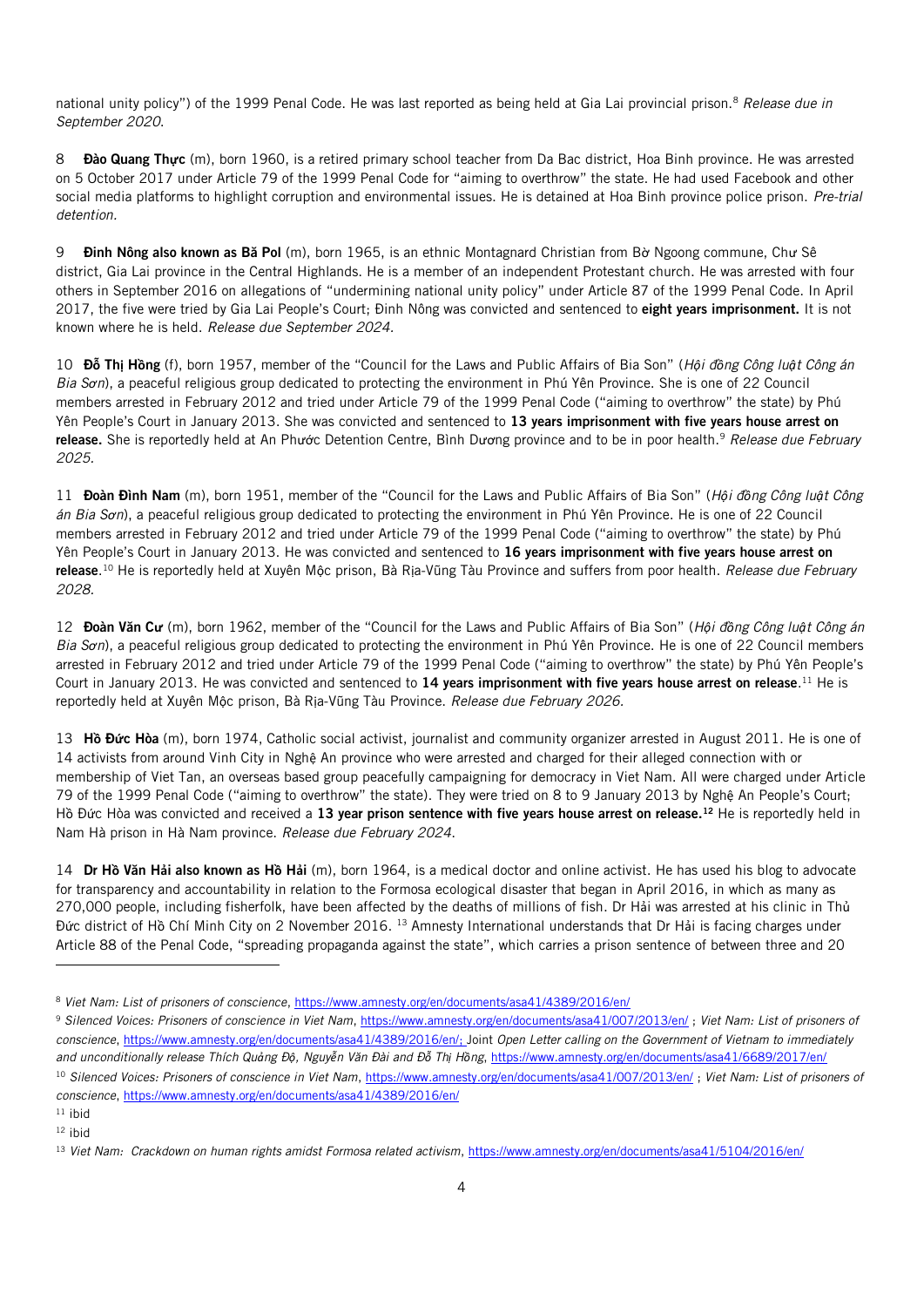years. He was convicted and sentenced to four years imprisonment with 2 years house arrest on release. Dr Hai is held at Chi Hoa prison, Ho Chi Minh city. *Release due November 2020*.

15 Hoàng Đ**ứ**c Bình (m), born 1983, is a blogger and Vice Chairman of the independent Viet Labor Movement. At the time of his arrest he was blogging about the Formosa ecological disaster. After his arrest on 15 May 2017, he was reportedly forced to sign a confession statement by the authorities in Diễn Châu district of Nghệ An province. He was charged with "resisting persons in the performance of their official duties" under article 257 of Viet Nam's 1999 Penal Code, and "abusing democratic freedoms to infringe upon the interests of the State, the legitimate rights and interests of organizations and/or citizens" under article 258.<sup>14</sup> In November 2017, Nghệ An security officials announced that the investigation period had ended. *Binh was convicted and sentenced to seven years imprisonment with seven years house arrest on release by the people court of Dien Chau district, Nghe An.*

16 Hoàng Văn Giang (m), born 1984, is a dentist and member of the Brotherhood for Democracy Association (*Hội Anh Em Dân Chủ*) from Thanh Hóa province. He was arrested in October 2015 on trumped up allegations of possession of illegal drugs. He was however secretly tried in August 2016 on charges of "conducting propaganda" against the state under Article 88 of the 1999 Penal Code, convicted and sentenced to three years imprisonment. He is reportedly held in Thanh Hóa province. *Release due October 2018*.

17 J**ơ**nh also known as Chình (m), born 1952, is an ethnic Montagnard Christian arrested in May 2012. He was sentenced to nine years imprisonment in May 2013 by Gia Lai Provincial People's Court. He was convicted under Article 87 ("Undermining the national unity policy") of the 1999 Penal Code.<sup>15</sup> He is reportedly held in Gia Lai province. *Release due May 2021*.

18 Kpă Sinh (m), born 1959, is an ethnic Montagnard Christian arrested in August 2010. He was tried in April 2011, convicted and sentenced to eight years imprisonment for breaching Article 87 ("Undermining the national unity policy") of the 1999 Penal Code, plus **three years house arrest on release**.<sup>16</sup> He is reportedly held at Gia Lai prison camp. *Release due August 2018.* 

19 Kpuil L**ễ** (m), is an ethnic Montagnard Christian arrested in November 2011. He was tried in June 2012, convicted and sentenced to eight years imprisonment under Article 87 ("Undermining the national unity policy") of the 1999 Penal Code.<sup>17</sup> He was last reported being held at Gia Lai prison camp. *Release due November 2019*.

20 Kpuil Mel (m), is an ethnic Montagnard Christian arrested in November 2011. He was tried in June 2012, convicted and sentenced to nine years imprisonment under Article 87 ("Undermining the national unity policy") of the 1999 Penal Code.<sup>18</sup> He was last reported being held at Gia Lai prison camp. *Release due November 2020*.

21 Ksor Kam also known as Ama H'Tr**ư**m (m), born 1965, is an ethnic Montagnard Christian from Ia Der commune, Gia Lai province, and member of an independent Protestant church. He was arrested in September 2016 with four others on allegations of "undermining national unity policy" under Article 87 of the 1999 Penal Code. In April 2017, they were tried by Gia Lai People's Court; Ksor Kam was convicted and sentenced to nine years imprisonment. It is not known where he is held. *Release due September 2025.*

22 Lê Đình L**ượ**ng (m), born 1965, is an army veteran and Catholic social activist in Yen Thanh district of Nghệ An province. He had protested about the Formosa toxic spill in April 2016 that affected the livelihoods of hundreds of thousands of people. He was arrested on 24 July 2017 and is being investigated under Article 79 of the 1999 Penal Code for activities aimed at overthrowing the state. He is held at detention center in Nghe An province. *Pre-trial detention*.

23 Lê Đ**ứ**c Đ**ộ**ng (m), born 1983, member of the "Council for the Laws and Public Affairs of Bia Son" (*Hội đồng Công luật Công án Bia Sơn*), a peaceful religious group dedicated to protecting the environment in Phú Yên Province. He is one of 22 Council members arrested in February 2012 and tried under Article 79 of the 1999 Penal Code ("aiming to overthrow" the state) by Phú Yên People's Court in January 2013. He was convicted and sentenced to 12 years imprisonment with five years house arrest on release.<sup>19</sup> He is

l

<sup>14</sup> Urgent Action: *Crackdown on Formosa spill activists continues,* <https://www.amnesty.org/en/documents/asa41/6403/2017/en/>

<sup>15</sup> *Viet Nam: List of prisoners of conscience*[, https://www.amnesty.org/en/documents/asa41/4389/2016/en/](https://www.amnesty.org/en/documents/asa41/4389/2016/en/)

<sup>16</sup> ibid

<sup>17</sup> ibid

<sup>19</sup> *Silenced Voices: Prisoners of conscience in Viet Nam*[, https://www.amnesty.org/en/documents/asa41/007/2013/en/](https://www.amnesty.org/en/documents/asa41/007/2013/en/) ; *Viet Nam: List of prisoners of conscience*[, https://www.amnesty.org/en/documents/asa41/4389/2016/en/](https://www.amnesty.org/en/documents/asa41/4389/2016/en/)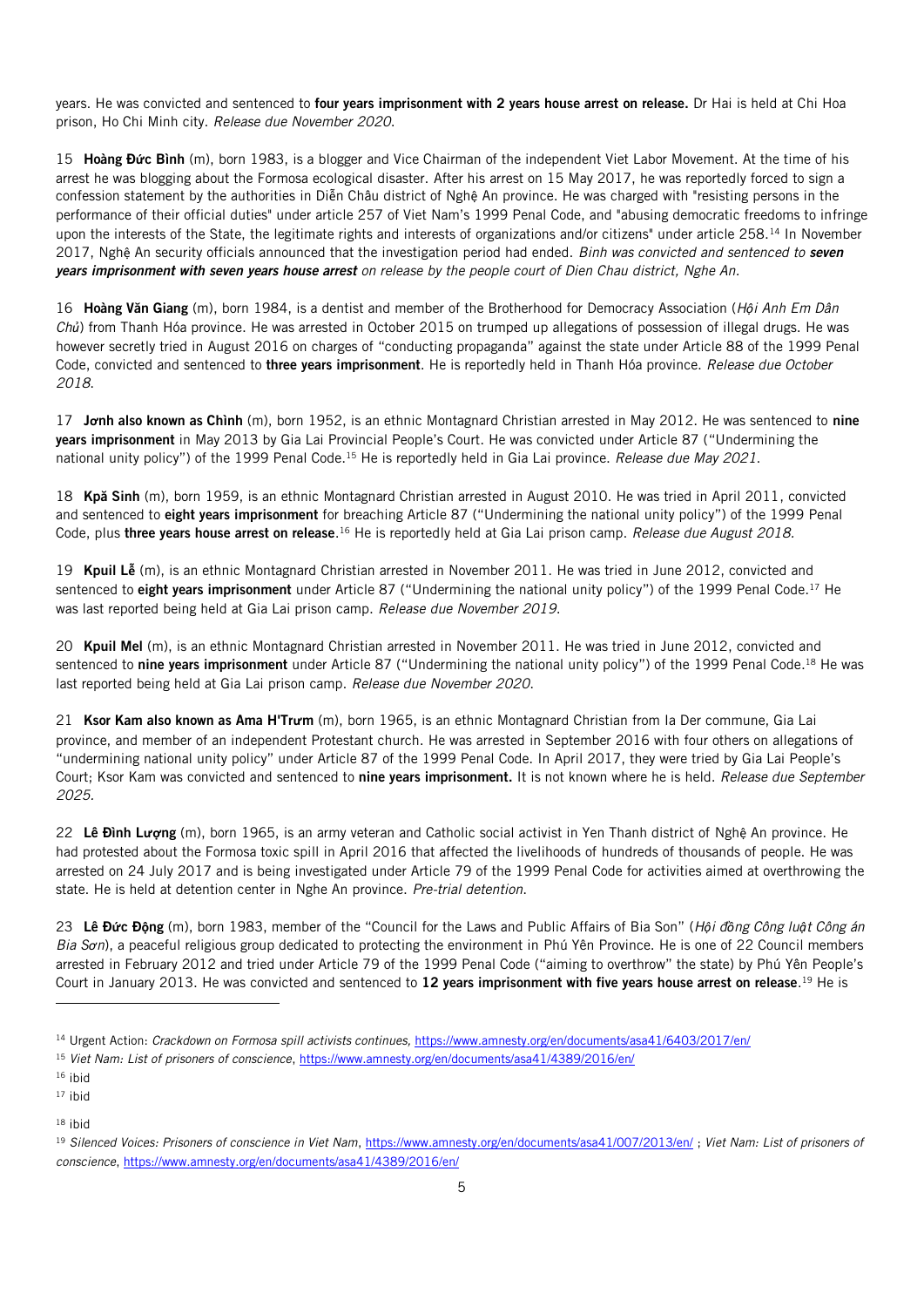reportedly held at An Điềm prison, Đại Lãnh, Đại Lộc, Quảng Nam province. *Release due February 2024*.

24 Lê Duy L**ộ**c (m), born 1956, member of the "Council for the Laws and Public Affairs of Bia Son" (*Hội đồng Công luật Công án Bia Sơn*), a peaceful religious group dedicated to protecting the environment in Phú Yên Province. He is one of 22 Council members arrested in February 2012 and tried under Article 79 of the 1999 Penal Code by Phú Yên People's Court in January 2013. He was convicted and sentenced to 17 **years imprisonment with five years house arrest on release**.<sup>20</sup> He is reported held at Section 6, Thanh Chương prison, Nghệ An Province. *Release due February 2029.*

25 Lê Thanh Tùng (m), born 1968, is a journalist and member of an internet based pro-democracy group Bloc 8406 and has previously been a prisoner of conscience. He was arrested around [should be either (1) "on 14 or 15" or (2) "around 15"] 14 or 15 December 2015 in Gia Lai province of the Central Highlands. His house in Hà Nội was searched by police on 24 December 2015, who removed personal items. Lê Thanh Tùng was released in June 2015, six months before completing a four year prison term imposed in August 2012 for "conducting propaganda" under Article 88 of the 1999 Penal Code. Since his release he is reported to have continued to advocate for democracy and to be part of Bloc 8406, formed by another former prisoner of conscience, Trần Anh Kim who has also been arrested (see below). On 16 December 2016, both men were tried by a court in Thái Bình province under Article 79 of the 1999 Penal Code ("aiming to overthrow" the state). Lê Thanh Tùng was convicted and sentenced to 12 years **imprisonment with four years house arrest on release**.<sup>21</sup> Moved to Prison No 5, Thanh Hoa province in August 2017, *Release due December 2027.*

26 Lê Thu Hà (f), born 1982, is a human rights activist arrested on 16 December 2015. She is the secretary of the independent organization founded by human rights lawyer Nguyễn Văn Đài, the Brotherhood of Democracy Association (*Hội Anh Em Dân Chủ*); he was arrested the same day.<sup>22</sup> Lê Thu Hà was previously arrested on 23 September 2015 with four other staff members of the independent Lương Tâm (Conscience) TV which was set up in August 2015 to broadcast short video clips on YouTube about human rights issues in Viet Nam. She was an English translator for the broadcasts. Hà Nội security police held the five for questioning until late in the evening. Subsequently, the authorities confiscated Lê Thu Hà's passport as she was about to fly from Hà Nội to Hồ Chí Minh City where she was planning to board an onward flight abroad. She was previously charged under Article 88 of the 1999 Penal Code with "conducting propaganda" against the state and is held in B14 prison in Hà Nội. On 23 August 2017, the lawyer of Nguyễn Văn Đài was informed that Đài had also been charged under Article 79 of the 1999 Penal Code ("aiming to overthrow" the state) and could be held in pre-trial detention for an additional 20 months. Subsequently, Lê Thu Hà will also be tried under Article 79. *Pre-trial detention*

27 Lê Tr**ọ**ng C**ư** (m), born 1966, member of the "Council for the Laws and Public Affairs of Bia Son" (*Hội đồng Công luật Công án Bia Sơn*), a peaceful religious group dedicated to protecting the environment in Phú Yên Province. He is one of 22 Council members arrested in February 2012 and tried under Article 79 of the 1999 Penal Code ("aiming to overthrow" the state) by Phú Yên People's Court in January 2013. He was convicted and sentenced to 12 years imprisonment with five years house arrest on release.<sup>23</sup> He is reportedly held at An Điềm prison, Đại Lãnh, Đại Lộc, Quảng Nam province. *Release due February 2024.*

28 Lê Xuân Phúc (m), born 1951, member of the "Council for the Laws and Public Affairs of Bia Son" (*Hội đồng Công luật Công án Bia Sơn*), a peaceful religious group dedicated to protecting the environment in Phú Yên Province. He is one of 22 Council members arrested in February 2012 and tried under Article 79 of the 1999 Penal Code ("aiming to overthrow" the state) by Phú Yên People's Court in January 2013. He was convicted and sentenced to 15 years imprisonment with five years house arrest on release. <sup>24</sup> He is reportedly held at Xuyên Mộc prison, Bà Rịa-Vũng Tàu Province. *Release due February 2027.*

29 L**ươ**ng Nh**ậ**t Quang (m), born 1987, member of the "Council for the Laws and Public Affairs of Bia Son" (*Hội đồng Công luật Công án Bia Sơn*), a peaceful religious group dedicated to protecting the environment in Phú Yên Province. He is one of 22 Council members arrested in February 2012 and tried under Article 79 of the 1999 Penal Code ("aiming to overthrow" the state) by Phú

<sup>20</sup> ibid

j

<sup>21</sup> *Viet Nam: List of prisoners of conscience*[, https://www.amnesty.org/en/documents/asa41/4389/2016/en/;](https://www.amnesty.org/en/documents/asa41/4389/2016/en/) *Viet Nam: Incommunicado detention of human rights lawyers and trial of pro-democracy activists shows disdain for international human rights law*, <https://www.amnesty.org/en/documents/asa41/5377/2016/en/>

<sup>&</sup>lt;sup>22</sup> Urgent Action: Human rights activist held, at risk of torture,<https://www.amnesty.org/en/documents/asa41/3126/2015/en/>; Viet Nam: List of *prisoners of conscience*[, https://www.amnesty.org/en/documents/asa41/4389/2016/en/](https://www.amnesty.org/en/documents/asa41/4389/2016/en/)

<sup>23</sup> *Silenced Voices: Prisoners of conscience in Viet Nam*[, https://www.amnesty.org/en/documents/asa41/007/2013/en/](https://www.amnesty.org/en/documents/asa41/007/2013/en/) ; *Viet Nam: List of prisoners of conscience*[, https://www.amnesty.org/en/documents/asa41/4389/2016/en/](https://www.amnesty.org/en/documents/asa41/4389/2016/en/)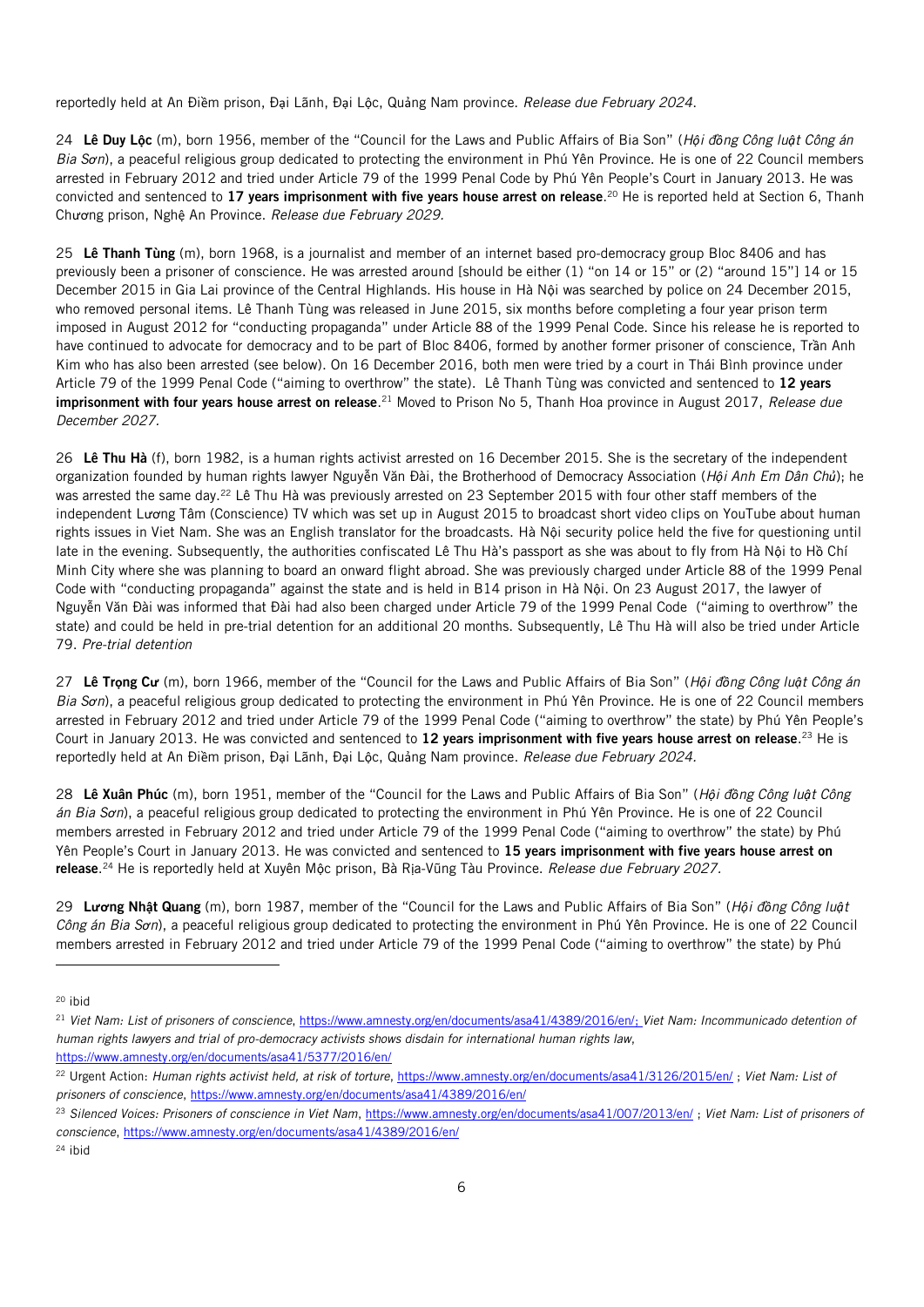Yên People's Court in January 2013. He was convicted and sentenced to 12 years imprisonment with five years house arrest on release. <sup>25</sup> He is reportedly held at Xuyên Mộc prison, Bà Rịa-Vũng Tàu Province. *Release due February 2024*.

30 L**ư**u Văn V**ị**nh (m), born 1967, a handyman, electrician, plumber and pro-democracy activist from Hải Dương province was arrested in Hồ Chí Minh City on 6 November 2016. He is being held for investigation under Article 79 of the 1999 Penal Code ("aiming to overthrow" the state) for alleged links to the "Coalition of Self-Determination [for] Vietnamese People" ("Liên Minh Dân Tộc Việt Nam").<sup>26</sup> The Coalition seeks political reform and an end to the monopoly of the ruling Communist Party of Viet Nam. He had taken part in peaceful protests about the Formosa ecological disaster in April, and in anti-China demonstrations. He was last reported held incommunicado at 4 Phan Dang Luu detention center, Phú Nhuận district in Hồ Chí Minh City. He has been in pretrial detention without any formal charge. *Pre-trial detention.*

31 Ngô Hào (m), born 1943, pro-democracy activist and former army officer was arrested in February 2013. He was accused of writing critical articles on the internet and of supporting Bloc 8406, an internet based pro-democracy group. He was tried by Phú Yên Provincial People's Court in September 2013, convicted and sentenced to 15 years imprisonment under Article 79 of the 1999 Penal Code ("aiming to overthrow" the state) with five years house arrest on release.<sup>27</sup> He is reportedly held at Tuy Hoà prison, Phú Yên province. *Release due February 2028.*

32 Ngô Th**ị** Minh **Ướ**c (f), born 1959, a land rights activist from Tiền Giang province was arrested with two others on 7 July 2014 while protesting outside the US diplomatic mission in Hồ Chí Minh City. On 30 March 2016, they were found guilty by Hồ Chí Minh City People's Court of "conducting propaganda" against the state under Article 88 of the 1999 Penal Code. They were accused of waving the flag of the former Republic of Vietnam and chanting anti-government slogans in protest of land confiscations. They were reported to have frequently taken part in protests. Ngô Thị Minh Ước was convicted and sentenced to four years imprisonment with three years house arrest on release; she was also given a three month sentence by a separate court in Bình Phước province.<sup>28</sup> The place where she is held is not known. *Release due October 2018.*

33 Nguy**ễ**n B**ắ**c Truy**ể**n (m), born 1968, is a follower of Hoa Hao Buddhism who monitored and reported on the harassment of religious minorities. He had previously been a prisoner of conscience. Following his arrest on 30 July 2017, his whereabouts remained unknown for around three weeks.<sup>29</sup> He is charged under Article 79 of the 1999 Penal Code for "aiming to overthrow" the state. The authorities allege that he is involved with the independent Brotherhood for Democracy Association. He has medical conditions which require medication; as he is held incommunicado it is not known if the prison authorities are providing this. He is detained at B14 prison in Ha Noi. *Pre-trial detention.*

34 Nguy**ễ**n Bình (m), born 1986, member of the "Council for the Laws and Public Affairs of Bia Son" (*Hội đồng Công luật Công án Bia Sơn*), a peaceful religious group dedicated to protecting the environment in Phú Yên Province. He is one of 22 Council members arrested in February 2012 and tried under Article 79 of the 1999 Penal Code ("aiming to overthrow" the state) by Phú Yên People's Court in January 2013. He was convicted and sentenced to 12 years imprisonment with five years house arrest on release.<sup>30</sup> He is reportedly held at An Điềm prison, Đại Lãnh, Đại Lộc, Quảng Nam province. *Release due February 2024.*

35 Nguy**ễ**n Danh Dũng (m), born 1987, a blogger from Thanh Hóa province, was arrested on 16 December 2016. He is accused of posting videos critical of government officials on social media, including YouTube and Facebook. He is held for investigation under Article 258 of the 1999 Penal Code for "abusing democratic freedoms". He is held at detention center in Thanh Hoa province. *Pretrial detention.*

<sup>25</sup> ibid

l

[https://www.amnesty.org/en/documents/asa41/6855/2017/en/;](https://www.amnesty.org/en/documents/asa41/6855/2017/en/) Urgent Action: *Missing human rights defender at risk of torture*,

<sup>&</sup>lt;sup>26</sup> Viet Nam: Crackdown on human rights amidst Formosa related activism[, https://www.amnesty.org/en/documents/asa41/5104/2016/en/;](https://www.amnesty.org/en/documents/asa41/5104/2016/en/) Urgent Action: *Activists held incommunicado at risk of torture*[, https://www.amnesty.org/en/documents/asa41/5190/2016/en/](https://www.amnesty.org/en/documents/asa41/5190/2016/en/)

<sup>27</sup> *Silenced Voices: Prisoners of conscience in Viet Nam*[, https://www.amnesty.org/en/documents/asa41/007/2013/en/](https://www.amnesty.org/en/documents/asa41/007/2013/en/) ; *Viet Nam: List of prisoners of conscience*[, https://www.amnesty.org/en/documents/asa41/4389/2016/en/](https://www.amnesty.org/en/documents/asa41/4389/2016/en/)

<sup>28</sup> *Viet Nam: List of prisoners of conscience*[, https://www.amnesty.org/en/documents/asa41/4389/2016/en/](https://www.amnesty.org/en/documents/asa41/4389/2016/en/)

*<sup>29</sup> Viet Nam: Four peaceful activists arbitrarily arrested in connection with long detained human rights lawyer*,

<https://www.amnesty.org/en/documents/asa41/6964/2017/en/> ; *Viet Nam: Civil society organizations call for the immediate and unconditional release of Nguyễn Bắc Truyển*[, https://www.amnesty.org/en/documents/asa41/7411/2017/en/](https://www.amnesty.org/en/documents/asa41/7411/2017/en/)

<sup>30</sup> *Silenced Voices: Prisoners of conscience in Viet Nam*[, https://www.amnesty.org/en/documents/asa41/007/2013/en/](https://www.amnesty.org/en/documents/asa41/007/2013/en/) ; *Viet Nam: List of prisoners of conscience*[, https://www.amnesty.org/en/documents/asa41/4389/2016/en/](https://www.amnesty.org/en/documents/asa41/4389/2016/en/)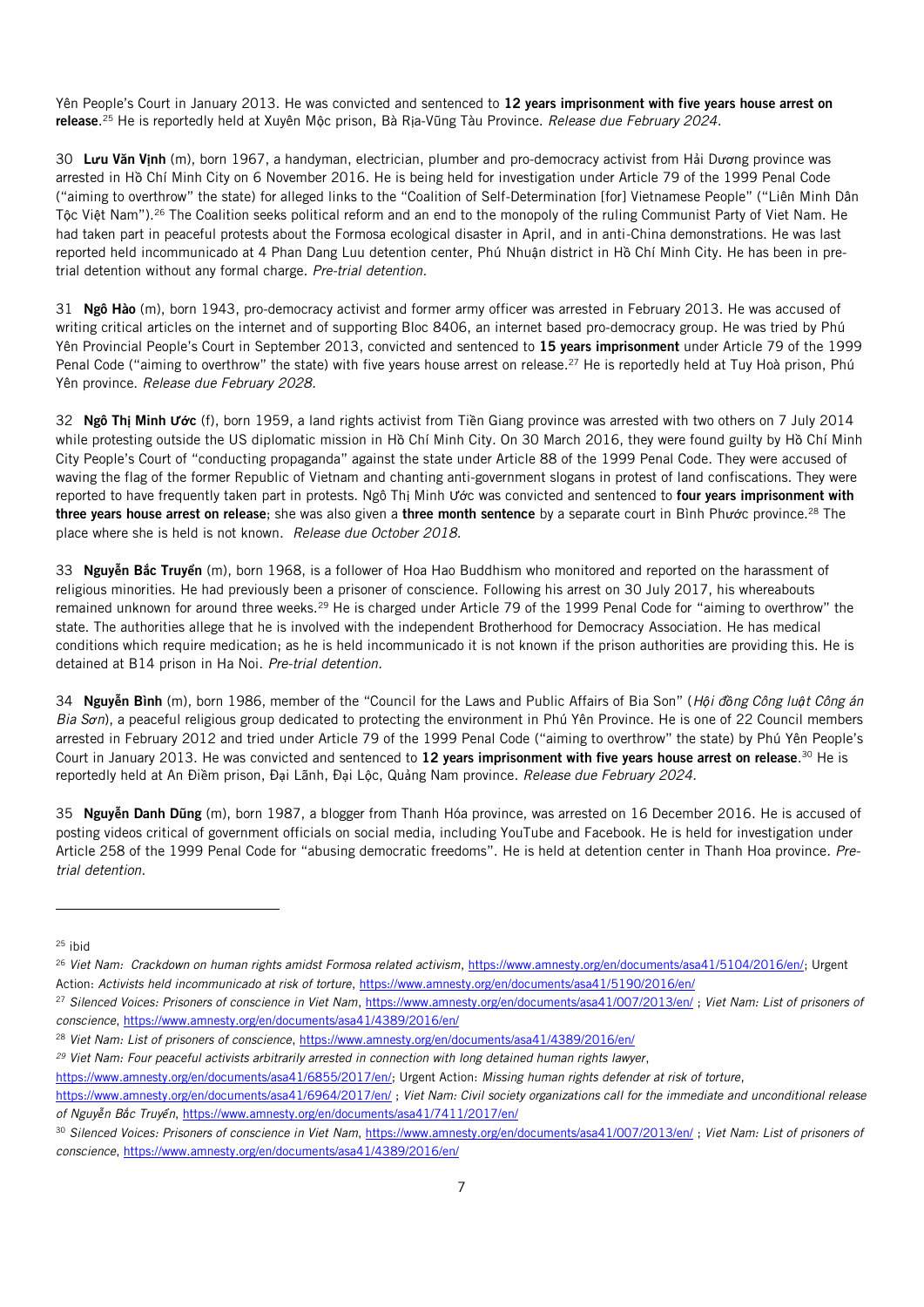36 Nguy**ễ**n Đ**ặ**ng Minh M**ẫ**n (f), born 1985, a Catholic social activist, was arrested in August 2011. She is one of 14 activists from around Vinh City in Nghệ An province who were arrested for their alleged connection with or membership of Viet Tan, an overseas based group peacefully campaigning for democracy in Viet Nam. All were charged under Article 79 of the 1999 Penal Code for "aiming to overthrow" the state. They were tried on 8 to 9 January 2013 by Nghệ An People's Court; Nguyễn Đặng Minh Mẫn was convicted and received an eight year prison sentence with five years house arrest on release. <sup>31</sup> She is reportedly detained in Prison No 5, Yên Định, Thanh Hóa province. She had undertaken hunger strike twice in 2014 and 2015 in protest at the use of solitary confinement and abusive treatment in prison. *Release due August 2019.*

37 Nguy**ễ**n Dinh (m), born 1968, member of the "Council for the Laws and Public Affairs of Bia Son" (*Hội đồng Công luật Công án Bia Sơn*), a peaceful religious group dedicated to protecting the environment in Phú Yên Province. He is one of 22 Council members arrested in February 2012 and tried and convicted under Article 79 of the 1999 Penal Code ("aiming to overthrow" the state) by Phú Yên People's Court in January 2013. He was sentenced to **14 years imprisonment with five years house arrest on release**.<sup>32</sup> He is reportedly held at K2 prison, Xuân Lộc, Đồng Nai Province. *Release due February 2026*.

38 Nguy**ễ**n Hoàng Qu**ố**c Hùng (m), born 1981, a labour organizer and member of "Victims of Injustice" *(Dân Oan)*. He was arrested in February 2010 with two colleagues after handing out leaflets at a shoe factory in Trà Vinh province where workers were striking for better pay and conditions. In October 2010, he was convicted and sentenced to nine years imprisonment by a court in Trà Vinh province under Article 89 (Disrupting security) of the 1999 Penal Code. He was beaten during pre-trial detention but he refused to plead guilty to the charges against him.<sup>33</sup> He is reportedly held at Xuyên Mộc prison, Bà Rịa-Vũng Tàu Province. *Release due February 2019*.

39 Nguy**ễ**n H**ữ**u Qu**ố**c Duy (m), born 1985, is an online activist. He was arrested in November 2015 for posting articles on Facebook critical of government policies and supporting his cousin Nguyễn Hữu Thiên An, arrested three months earlier. On 23 August 2016 he was tried and convicted under Article 88 of the 1999 Penal Code for "conducting propaganda" against the state by a court in Nha Trang, Khánh Hòa province;<sup>34</sup> he received a three year sentence upheld on appeal in December 2016. His cousin was tried at the same time. Nguyễn Hữu Quốc Duy's family reports that he has been held incommunicado since his arrest. Transferred in February 2017 from a prison in Khánh Hòa province to An Điềm prison in Quảng Nam province. *Release due November 2018.*

40 Nguy**ễ**n H**ữ**u Vinh also known as Anh Ba Sàm (m), born 1956, co-founded the popular Ba Sàm blog in 2007 which carried articles critical of the government and on China's policies in the disputed South China Sea/East Sea. He was arrested in May 2014 with his assistant Nguyễn Thị Minh Thúy (see below) on charges of "abusing democratic freedoms" under Article 258 of the 1999 Penal Code. They were held in pre-trial detention for almost two years before being tried on 23 March 2016 by Hà Nội People's Court; Nguyễn Hữu Vinh was convicted and sentenced to five years imprisonment, upheld on appeal on 22 September 2016. He is serving his prison term at Prison no. 5 in Thanh Hoa province. <sup>35</sup> *Release due May 2019.*

41 Nguy**ễ**n Kì L**ạ**c (m), born 1951, member of the "Council for the Laws and Public Affairs of Bia Son" (*Hội đồng Công luật Công án Bia Sơn*), a peaceful religious group dedicated to protecting the environment in Phú Yên Province. He is one of 22 Council members arrested in February 2012 and tried under Article 79 of the 1999 Penal Code ("aiming to overthrow" the state) by Phú Yên People's Court in January 2013. He was convicted and sentenced to 16 years imprisonment with five years house arrest on release. <sup>36</sup> He is reportedly detained at K2 prison, Xuân Lộc, Đồng Nai Province. *Release due February 2028*.

42 Nguy**ễ**n Nam Phong (m), born 1980, member of Van Thai parish in Nghe An province. He was active in trying to help local communities during the Formosa ecological disaster. On 28 November 2017, Phong was arrested and tried under Article 257 of the

- <sup>33</sup> *Silenced Voices: Prisoners of conscience in Viet Nam*[, https://www.amnesty.org/en/documents/asa41/007/2013/en/](https://www.amnesty.org/en/documents/asa41/007/2013/en/) ; *Viet Nam: List of prisoners of conscience*[, https://www.amnesty.org/en/documents/asa41/4389/2016/en/](https://www.amnesty.org/en/documents/asa41/4389/2016/en/)
- <sup>34</sup> *Viet Nam: Conviction of youth activists highlights authorities' retrograde attitude to human rights*,
- <https://www.amnesty.org/en/documents/asa41/4725/2016/en/>
- <sup>35</sup> Urgent Action: *Demand release of blogger and assistant*[, https://www.amnesty.org/en/documents/asa41/2801/2015/en/;](https://www.amnesty.org/en/documents/asa41/2801/2015/en/) *Viet Nam: Convictions of Nguyễn Hữu Vinh and Nguyễn Thị Minh Thúy are an outrageous contravention of freedom of expression*,
- [https://www.amnesty.org/en/documents/asa41/3702/2016/en/;](https://www.amnesty.org/en/documents/asa41/3702/2016/en/) *Viet Nam: List of prisoners of conscience*,
- <https://www.amnesty.org/en/documents/asa41/4389/2016/en/>

<sup>31</sup> ibid

<sup>32</sup> ibid

<sup>36</sup> *Silenced Voices: Prisoners of conscience in Viet Nam*[, https://www.amnesty.org/en/documents/asa41/007/2013/en/](https://www.amnesty.org/en/documents/asa41/007/2013/en/) ; *Viet Nam: List of prisoners of conscience*[, https://www.amnesty.org/en/documents/asa41/4389/2016/en/](https://www.amnesty.org/en/documents/asa41/4389/2016/en/)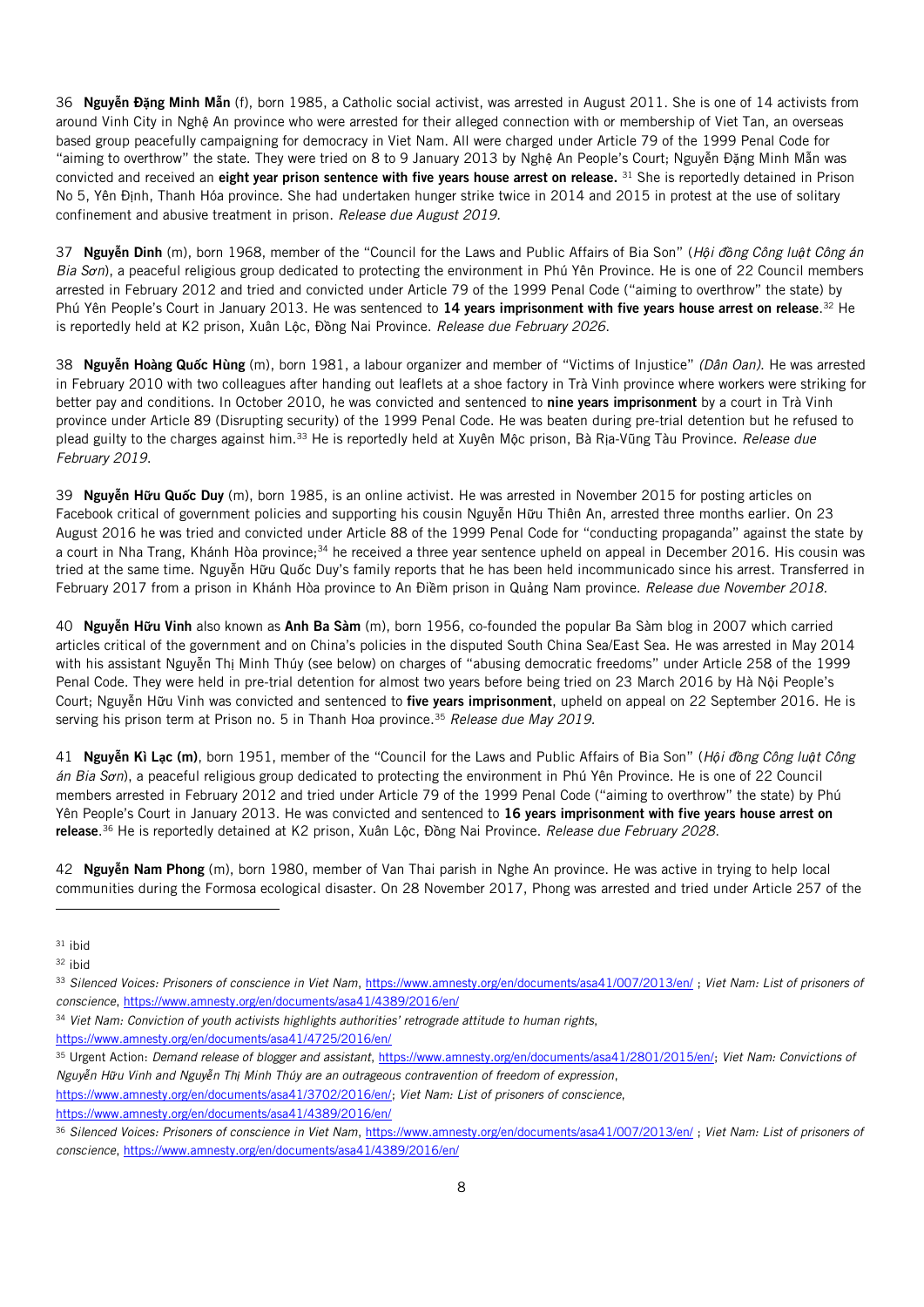1999 Penal Code ("resisting persons in the performance of their official duties"). Nguyen Nam Phong was convicted and sentenced to two years imprisonment by the People's Court of Dien Chau district, Nghe An. *Release due November 2019*.

43 Nguy**ễ**n Ng**ọ**c C**ườ**ng (m), born 1956, land rights activist in Đồng Nai province arrested in April 2011 with his son and daughter-in-law (both released). They were accused of distributing anti-government leaflets and creating an internet forum. They were tried in October 2011 for "conducting propaganda" against the state under Article 88 of the 1999 Penal Code; Nguyễn Ngọc Cường was convicted and sentenced to seven years imprisonment.<sup>37</sup> His son, Nguy**ễ**n Ng**ọ**c T**ườ**ng Thi was convicted and sentenced to two years imprisonment (released) and his daughter-in-law, Ph**ạ**m Th**ị** Bích Chi was convicted and sentenced to one year and six month suspended sentence (expired). He is reportedly held at Xuyên Mộc prison, Đồng Nai Province. *Release due April 2018*.

44 Nguy**ễ**n Ng**ọ**c Nh**ư** Qu**ỳ**nh also known as M**ẹ** N**ấ**m (Mother Mushroom) (f), born 1979, is a well-known blogger and human rights defender. She was arrested in her home town of Nha Trang, [Khánh](https://en.wikipedia.org/wiki/Kh%C3%A1nh_H%C3%B2a_Province) Hòa province, South Central Coast area of Viet Nam on 10 October 2016 as she was accompanying the mother of an activist trying to visit him in a local prison. The authorities accused her of "causing detriment to national security and social safety and order" for her critical Facebook postings. She was tried and convicted by the People's Court of Khánh Hòa on 29 June 2017 for "conducting propaganda" against the state under Article 88 of the 1999 Penal Code; she was sentenced to 10 years imprisonment. <sup>38</sup>She is in poor health and has been denied health supplements provided by her family. She is heldat Prison no. 5 in Thanh Hoa province. *Release due October 2026.*

45 Nguy**ễ**n Trung Tôn (m), born 1972, is a Protestant pastor who has written about and promoted freedom of religion in Viet Nam. He was arrested on 30 July 2017 with two other members of the Brotherhood for Democracy Association (*Hội Anh Em Dân Chủ*). He is accused of "carrying out activities "aiming to overthrow" the state under Article 79 of the 1999 Penal Code.<sup>39</sup> He was previously imprisoned as a prisoner of conscience for two years between 2011 and 2013 for his writings. He and his family have faced harassment by the authorities and unidentified assailants for many years. Nguyễn Trung Tôn suffers from kidney and prostate problems for which he takes medication. In addition, he has badly injured knees after he was abducted and beaten by unknown men in February 2017. He is held incommunicado at B14 Prison, Hà Nội. *Pre-trial detention.*

46 Nguy**ễ**n Văn Đài (m), born 1969, is a human rights lawyer and activist. He had previously been held as a prisoner of conscience. He founded the dissident Committee for Human Rights in Viet Nam in 2006 – now called the Vietnam Human Rights Centre – and was one of the original signatories to Bloc 8406, an internet based pro-democracy group. He is the co-founder of the Brotherhood for Democracy Association (*Hội Anh Em Dân Chủ*). He was arrested on 16 December 2015 on his way to meet with European Union (EU) officials who were in Hà Nội for the EU-Viet Nam human rights dialogue that took place on 15 December. Ten days earlier he and colleagues were assaulted by 20 men in plain clothes after delivering a small human rights workshop. He was initially held in pre-trial detention under Article 88 of the 1999 Penal Code for "conducting propaganda" against the state. He is detained at B14 prison in Hà Nội, where he has been denied access to his family and lawyer.<sup>40</sup> On 23 August 2017, the Supreme People's Procuracy informed his lawyer that Nguyễn Văn Đài has been additionally charged under Article 79 of the 1999 Penal Code for "aiming to overthrow" the state and that his pre-trial detention could be extended for a further 20 months. *Pre-trial detention.*

47 Nguy**ễ**n Văn Đi**ể**n (m), born 1983, was arrested on 2 March 2017 in the apartment in Đống Đa district of Hà Nội that he shared with Vũ Quang Thuận (see below), who was also arrested. They were accused of spreading "harmful" video clips on social media. They are members of the *Chan hung Nuoc Viet* (Reviving Vietnam Campaign), and in the months before their arrest, they had posted videos critical of government officials and policies. Both are charged under Article 88 of the 1999 Penal Code for "conducting propaganda" against the state. He was convicted and sentenced to six years and six months imprisonment with 4 years house arrest on release. He is held at Prison no.1 in Hanoi. *Release due September 2023.*

48 Nguy**ễ**n Văn Đ**ứ**c Đ**ộ** (m), born 1975, is an electrician and pro-democracy activist from Huế city. He was arrested in Hồ Chí Minh City on 6 November 2016. He continues to be investigated under Article 79 of the 1999 Penal Code ("aiming to overthrow"

<sup>38</sup> Urgent Action: *Ten years in prison for human rights defender*,<https://www.amnesty.org/en/documents/asa41/6706/2017/en/> ; *Viet Nam:* 

*Vietnamese human rights blogger should be immediately and unconditionally released,* <https://www.amnesty.org/en/documents/asa41/6616/2017/en/> <sup>39</sup> *Viet Nam: Four peaceful activists arbitrarily arrested in connection with long detained human rights lawyer*,

j

<sup>40</sup> Urgent Action: *Human rights lawyer arrested, at risk*,<https://www.amnesty.org/en/documents/asa41/3098/2015/en/> ; Joint *Open Letter calling on*  the Government of Vietnam to immediately and unconditionally release Thích Quảng Độ, Nguyễn Văn Đài and Đỗ Thị Hồng, <https://www.amnesty.org/en/documents/asa41/6689/2017/en/>

<sup>37</sup> *Silenced Voices: Prisoners of conscience in Viet Nam*[, https://www.amnesty.org/en/documents/asa41/007/2013/en/](https://www.amnesty.org/en/documents/asa41/007/2013/en/) ; *Viet Nam: List of prisoners of conscience*[, https://www.amnesty.org/en/documents/asa41/4389/2016/en/](https://www.amnesty.org/en/documents/asa41/4389/2016/en/)

[https://www.amnesty.org/en/documents/asa41/6855/2017/en/;](https://www.amnesty.org/en/documents/asa41/6855/2017/en/) Urgent Action: *Activists held incommunicado may face life in prison*, <https://www.amnesty.org/en/documents/asa41/7059/2017/en/>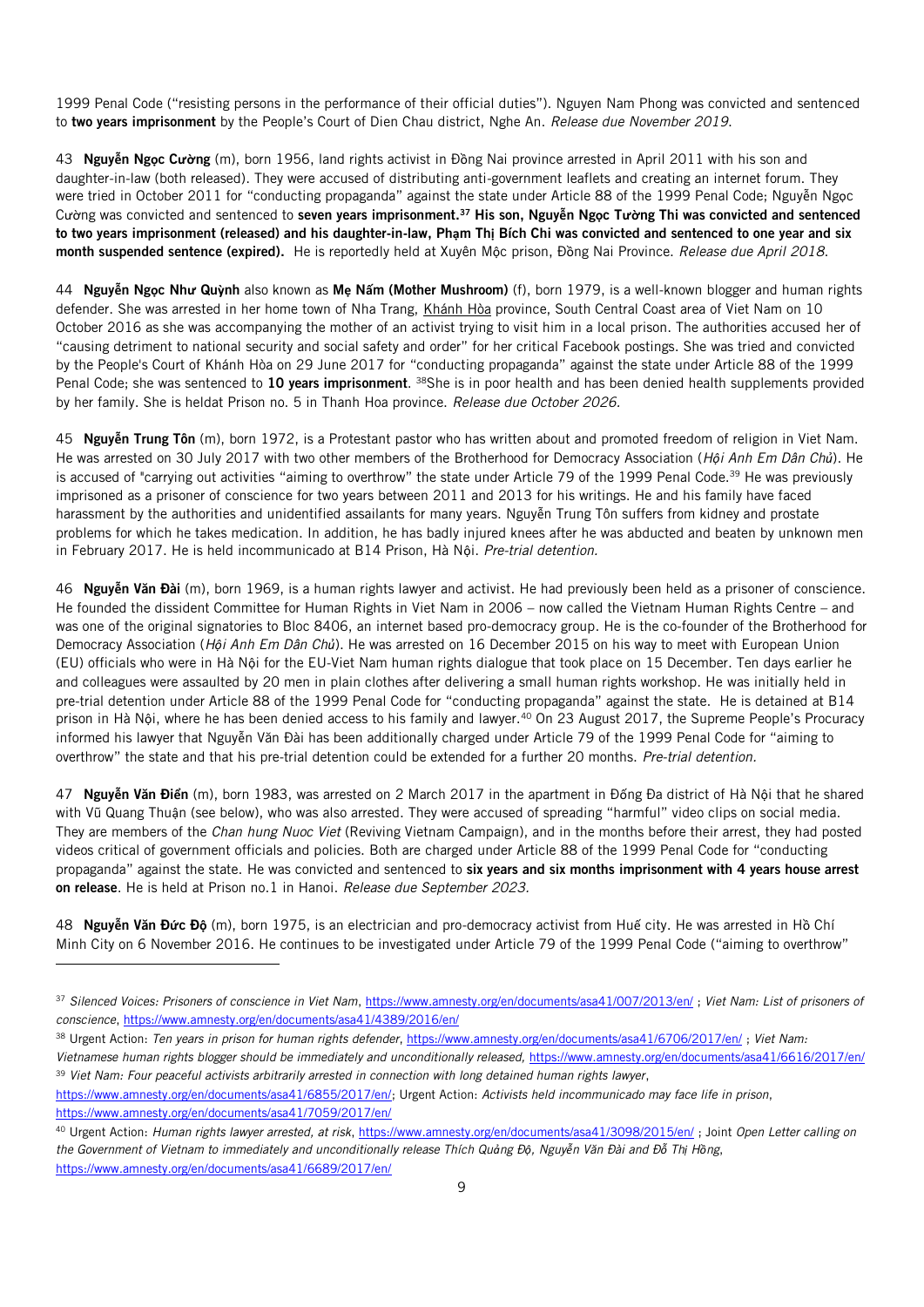the state) on allegations of links to the "Coalition of Self-Determination [for] Vietnamese People" ("Liên Minh Dân Tộc Việt Nam").<sup>41</sup> The Coalition seeks political reform and an end to the monopoly of the ruling Communist Party of Viet Nam. He had taken part in peaceful protests about the Formosa ecological disaster in April, and in anti-China demonstrations. He was last reported detained at 4 Phan Dang Luu detention center, Phú Nhuận district of Hồ Chí Minh City. *Pre-trial detention.*

49 Nguy**ễ**n Văn Hóa (m), born 1995, is a blogger from Kỳ Anh district, north central Viet Nam. He was arrested on 11 January 2017 on his way to a court in connection with the Formosa ecological disaster. Subsequently, his family were informed by the Hà Tĩnh police that he was being detained under Article 258 of the 1999 Penal Code for "abusing democratic freedoms to infringe upon the interests of the State and the rights and legitimate interests of organizations and citizens", a provision commonly used against peaceful activists.<sup>42</sup> However, on 27 November 2017, he was tried by the People's Court of Hà Tĩnh province, convicted and sentenced to seven years imprisonment under Article 88 of the 1999 Penal Code for "conducting propaganda" against the state, with three years house arrest on release. He is held at Cầu Đông prison, Hà Tĩnh province. *Release due January 2024.*

50 Nguy**ễ**n Văn Oai (m), born 1981, a Catholic social activist, was arrested on his way home from a fishing trip in [Hoàng Mai](https://vi.wikipedia.org/wiki/Ho%C3%A0ng_Mai_(th%E1%BB%8B_x%C3%A3)) town, Nghệ An province in central Viet Nam late on the evening of 19 January 2017. The next day his family were informed that he was accused of resisting officials on duty and violating his probation. Nguyễn Văn Oai was serving a three year probation period following his release in August 2015 at the end of a four year prison sentence as prisoner of conscience. He is a co-founder of the Association of Catholic Former Prisoners of Conscience and a member of Viet Tan, an overseas group advocating for peaceful political change in Viet Nam.<sup>43</sup> He is an engineer who was previously arrested in August 2011 and tried and convicted in January 2013 under Article 79 of the 1999 Penal Code for activities "aiming to overthrow" the state; he was then sentenced to four years imprisonment with three years house arrest on release. Nguyễn Văn Oai was tried on 18 September 2017 by a court in [Hoàng Mai](https://vi.wikipedia.org/wiki/Ho%C3%A0ng_Mai_(th%E1%BB%8B_x%C3%A3)) town, Nghệ An province. He was convicted under Article 257 of the 1999 Penal Code ("Resisting persons in the performance of their official duties") and under Article 304 ("Failing to execute judgements2) and sentenced to three and two years imprisonment respectively. He is held at Gia Trung prison in Gia Lai province. *Release due January 2022.*

51 Nguy**ễ**n Văn Thi**ệ**n (m), born 1961, is a former soldier from Liêm Cần village, Thanh Liêm district, Hà Nam province. He was a victim of a land-grab who made numerous allegations about corrupt officials and abuse of land rights. He was arrested on 6 August 2014 when he tried to lodge a written complaint at the local People's Committee office about corrupt village officials. He was tried in July 2015 by a court in Thanh Liem, convicted and sentenced to four years imprisonment under Article 245 of the 1999 Penal Code for "disturbing public order". The sentence was upheld on appeal in October 2015. It is not known where he is held. *Release due August 2018*.

52 Nguyen Van Tuc (m), born 1964, is a pro-democracy activist arrested on 1 September 2017 in Dong Hung district, Thai Binh province. He is one of several members of the Brother for Democracy Association who have been arrested. He had been previously imprisoned in September 2008 as a prisoner of conscience and released in 2012. He has been charged under Article 79 of the 1999 Penal Code for "aiming to overthrow" the state. His current location is not known. *Pre-trial detention.*

53 Nguy**ễ**n Vi**ế**t Dũng (m), born 1986, founder of the unsanctioned Republican Party of Vietnam was arrested on 27 September 2017 in Nghe An province. He has been charged under Article 88 of the 1999 Penal Code for "conducting propaganda" against the state. He is a former prisoner of conscience previously sentenced in 2015 to 15 months imprisonment, reduced to 12 months on appeal, for his peaceful activism and released in April 2016.<sup>44</sup> He is held at detention center in Nghe An province. His trial is currently scheduled for 12 April 2018. *Pre-trial detention*.

54 Nhi also known as Bă Tiêm (m), born 1958, is an ethnic Montagnard Christian arrested in December 2008 for exercising his right to freedom of expression and religion. He was tried in September 2009, convicted and sentenced to 10 years imprisonment under Article 87 ("Undermining the national unity policy") of the 1999 Penal Code.<sup>45</sup> He was last reported being held in Gia Lai

<sup>42</sup> Urgent Action: *Three human rights defenders held incommunicado*[, https://www.amnesty.org/en/documents/asa41/5559/2017/en/](https://www.amnesty.org/en/documents/asa41/5559/2017/en/)

<sup>44</sup> *Viet Nam: Immediately and unconditionally release democracy activist Nguyễn Việt* 

<sup>41</sup> *Viet Nam: Crackdown on human rights amidst Formosa related activism*[, https://www.amnesty.org/en/documents/asa41/5104/2016/en/;](https://www.amnesty.org/en/documents/asa41/5104/2016/en/) Urgent Action: *Activists held incommunicado at risk of torture*[, https://www.amnesty.org/en/documents/asa41/5190/2016/en/](https://www.amnesty.org/en/documents/asa41/5190/2016/en/)

<sup>43</sup> *Silenced Voices: Prisoners of conscience in Viet Nam*[, https://www.amnesty.org/en/documents/asa41/007/2013/en/](https://www.amnesty.org/en/documents/asa41/007/2013/en/) ; Urgent Action: *Three human rights defenders held incommunicado*[, https://www.amnesty.org/en/documents/asa41/5559/2017/en/](https://www.amnesty.org/en/documents/asa41/5559/2017/en/)

*Dũng*[,https://www.amnesty.org/en/documents/asa41/3093/2015/en/](https://www.amnesty.org/en/documents/asa41/3093/2015/en/)

<sup>45</sup> *Viet Nam: List of prisoners of conscience*[, https://www.amnesty.org/en/documents/asa41/4389/2016/en/](https://www.amnesty.org/en/documents/asa41/4389/2016/en/)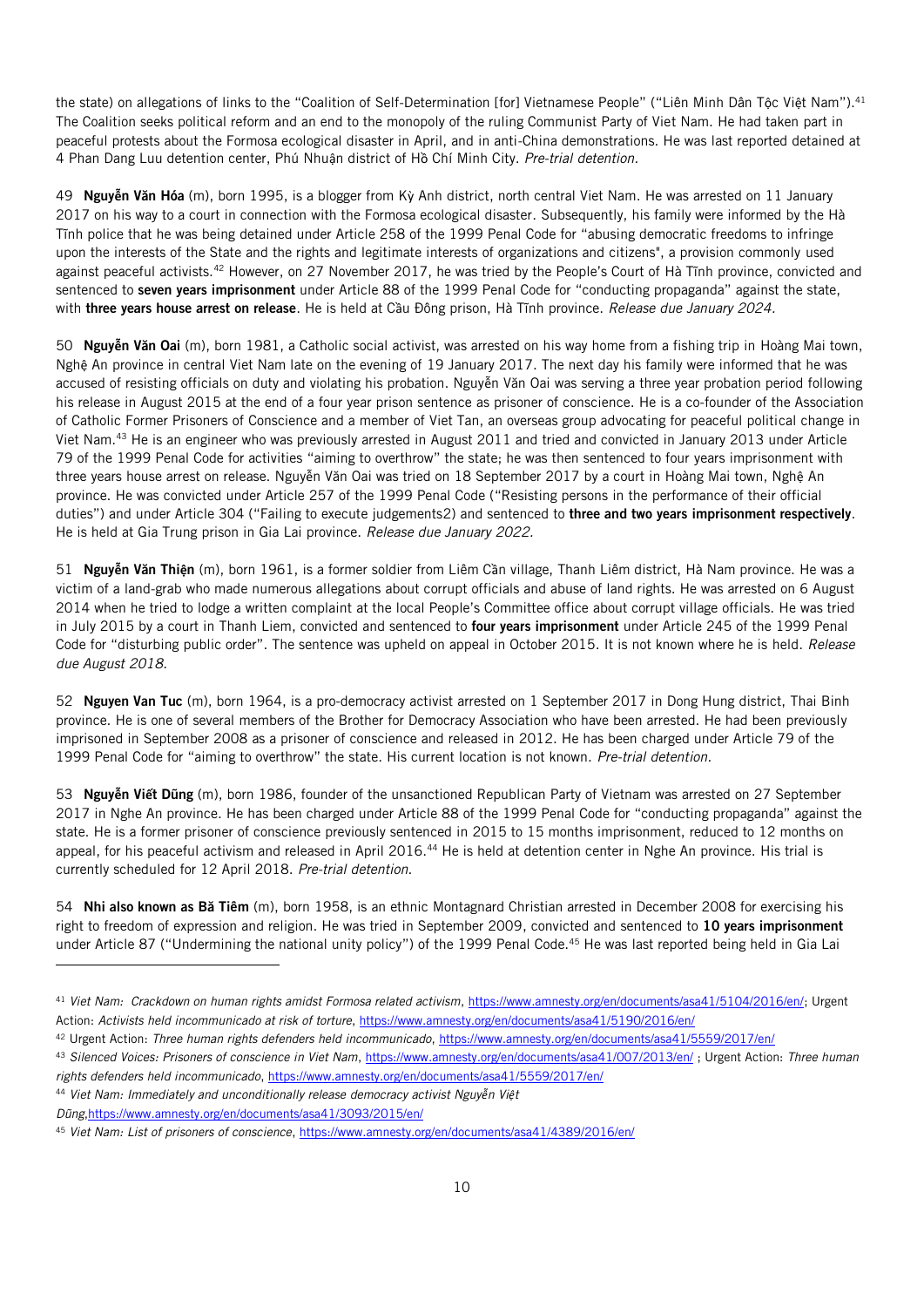## provincial prison. *Release due December 2018.*

55 N**ơ**h (m), born 1959, is an ethnic Montagnard Christian arrested in August 2008. He was tried in September 2009, convicted and sentenced to **12 years imprisonment** under Article 87 of the 1999 Penal Code for "undermining the national unity policy".<sup>46</sup> He was last reported being held in Gia Lai provincial prison. *Release due August 2020.*

56 Ph**ạ**m Th**ị** Ph**ượ**ng (f), born 1945, is a former member of the banned Vietnam Populist Party (*Đảng Vì Dân Việt Nam)*, and an army officer under the former regime of South Viet Nam. She was arrested in April 2010, tried, convicted and sentenced to 11 years imprisonment under Article 79 of the 1999 Penal Code for activities "aimed at overthrowing" the state.<sup>47</sup> She is reportedly held at An Phước Detention Centre, Bình Dương province. *Release due April 2021.*

57 Ph**ạ**m Văn Tr**ộ**i (m), born 1972, is a writer, activist, and member of the Brotherhood for Democracy Association (*Hội Anh Em Dân Chủ*). He has provided advice to workers and land grab victims and written about human rights and democracy. He was arrested on 30 July 2017 under Article 79 of the 1999 Penal Code for activities "aimed at overthrowing" the state.<sup>48</sup> He was previously imprisoned as prisoner of conscience for four years, from September 2008 to 2012. He has stomach ulcers for which he takes medication. He is held incommunicado at B14 Prison, Hà Nội. *Pre-trial detention*.

58 Phan Kim Khánh (m), born 1993, is an International Relations student and freelance journalist. He was arrested on 21 March 2017, tried and convicted on 25 October 2017 under Article 88 of the 1999 Penal Code ("conducting propaganda" against the state). The allegations against him included that he administered two anti-corruption blogs and other social mediate sites, and that he was in touch with "overseas reactionaries" including former prisoner of conscience Nguyễn Văn Hải (also known as blogger Điếu Cày) who was released into exile in the US. He was sentenced to six years imprisonment with four years house arrest on release. Khanh is being imprisoned at Nam Ha prison, Ha Nam province. *Release due March 2023.*

59 Phan Thanh T**ườ**ng (m), born 1987, member of the "Council for the Laws and Public Affairs of Bia Son" (*Hội đồng Công luật Công án Bia Sơn*), a peaceful religious group dedicated to protecting the environment in Phú Yên Province. He is one of 22 Council members arrested in February 2012 and tried under Article 79 of the 1999 Penal Code (for "aiming to overthrow" the state) by Phú Yên People's Court in January 2013. He was convicted and sentenced to 10 years imprisonment with five years house arrest on release. <sup>49</sup> He is reportedly held at Section 2, Xuân Lộc District, Đồng Nai Province. *Release due February 2022.*

60 Phan Thanh Ý (m), born 1948, member of the "Council for the Laws and Public Affairs of Bia Son" (*Hội đồng Công luật Công án Bia Sơn*), a peaceful religious group dedicated to protecting the environment in Phú Yên Province. He is one of 22 Council members arrested in February 2012 and tried under Article 79 of the 1999 Penal Code (for "aiming to overthrow" the state) by Phú Yên People's Court in January 2013. He was convicted and sentenced to 14 years imprisonment with five years house arrest on release. <sup>50</sup> He is reportedly held at Xuyên Mộc prison, Bà Rịa-Vũng Tàu Province. *Release due February 2026.*

61 Phan Văn Thu (m), born 1948, member of the "Council for the Laws and Public Affairs of Bia Son" (*Hội đồng Công luật Công án Bia Sơn*), a peaceful religious group dedicated to protecting the environment in Phú Yên Province. He is one of 22 Council members arrested in February 2012 and tried under Article 79 of the 1999 Penal Code ("aiming to overthrow" the state) by Phú Yên People's Court in January 2013. He was convicted sentenced to **life imprisonment**.<sup>51</sup> He is reportedly held at An Phước Prison in Phú Giáo District, Bình Dương Province. *No release date*.

62 Puih Bop also known as Ama Phun (m), born 1959, is an ethnic Montagnard Christian from Ia Der commune, Ia Grai district in Gia Lai province, and member of an independent Protestant church. He was arrested in September 2016 with four others on allegations of "undermining national unity policy" under Article 87 of the 1999 Penal Code. In April 2017, they were tried by Gia

l

[https://www.amnesty.org/en/documents/asa41/6855/2017/en/;](https://www.amnesty.org/en/documents/asa41/6855/2017/en/) Urgent Action: *Activists held incommunicado may face life in prison*, <https://www.amnesty.org/en/documents/asa41/7059/2017/en/>

<sup>46</sup> ibid

<sup>47</sup> ibid

<sup>48</sup> *Viet Nam: Four peaceful activists arbitrarily arrested in connection with long detained human rights lawyer*,

<sup>49</sup> *Silenced Voices: Prisoners of conscience in Viet Nam*[, https://www.amnesty.org/en/documents/asa41/007/2013/en/](https://www.amnesty.org/en/documents/asa41/007/2013/en/) ; *Viet Nam: List of prisoners of conscience*[, https://www.amnesty.org/en/documents/asa41/4389/2016/en/](https://www.amnesty.org/en/documents/asa41/4389/2016/en/)

<sup>50</sup> ibid

<sup>51</sup> *Silenced Voices: Prisoners of conscience in Viet Nam*[, https://www.amnesty.org/en/documents/asa41/007/2013/en/](https://www.amnesty.org/en/documents/asa41/007/2013/en/) ; *Viet Nam: List of prisoners of conscience*[, https://www.amnesty.org/en/documents/asa41/4389/2016/en/](https://www.amnesty.org/en/documents/asa41/4389/2016/en/)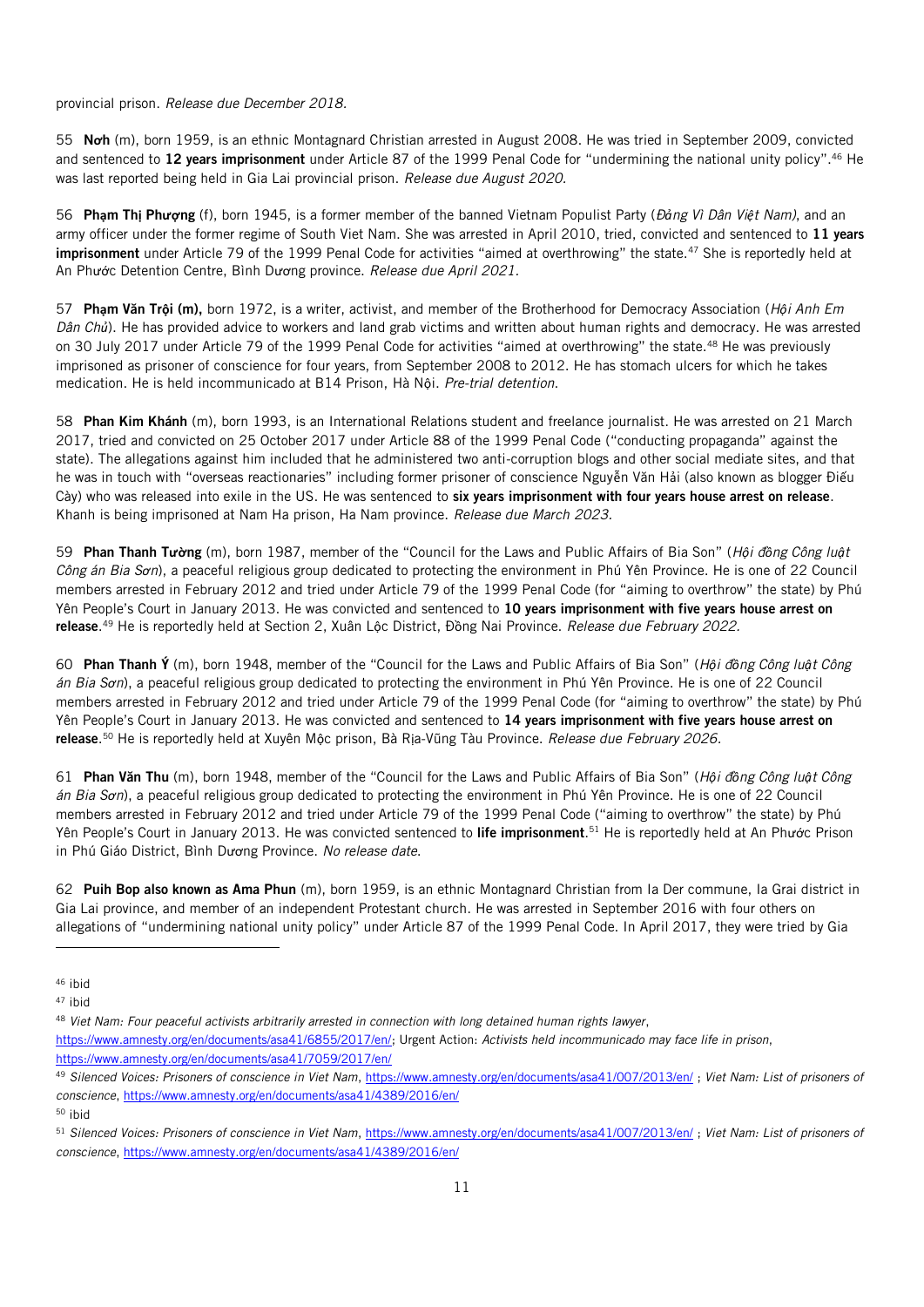Lai People's Court; Puih Bop was convicted and sentenced to nine years imprisonment. It is not known where he is held. *Release due September 2025.*

63 Rah Lan Blom (m), born 1976, is an ethnic Montagnard Christian from Ploi Kuao village in Gia Lai province. He was arrested in August 2010 and sentenced in April 2011 under Article 87 ("Undermining the national unity policy") of the 1999 Penal Code to nine years imprisonment with three years house arrest on release.<sup>52</sup> He was last reported being held at An Phước prison camp, Bình Dương province. *Release due August 2019*.

64 Rah Lan Mlih (m) born 1966, is an ethnic Montagnard Christian from the village of Ploi Phun in Gia Lai province. He was arrested in August 2010 and sentenced in April 2011 to nine years imprisonment with three years house arrest on release. He was convicted under Article 87 ("Undermining the national unity policy") of the 1999 Penal Code.<sup>53</sup> He was last reported being held in Gia Lai province. *Release due August 2019.*

65 Rmah Hlach also known as Ama Blut (m), born 1968, is an ethnic Montagnard Christian. He was arrested in July 2009 and sentenced to 12 years imprisonment with three years house arrest on release under Article 87 ("Undermining the national unity policy") of the 1999 Penal Code. He was last reported being held at Ba Sao prison camp, Hà Nam in Nam Hà province. *Release due July 2021.*

66 R**ơ** Lan Jú also known as Ama Suit (m), born 1968, is an ethnic Montagnard Christian. He was arrested in March 2009 and tried in July 2009. He was tried, convicted and sentenced to nine years imprisonment under Article 87 ("Undermining the national unity policy") of the 1999 Penal Code. He was last reported being held at Gia Lai prison camp. *Release due March 2018.*

67 R**ơ** Lan Kly also known as Ama Blan (m), born 1962, is an ethnic Montagnard Christian from Bar Maih commune, Chư Sê district in Gia Lai province of the Central Highlands. He is a member of an independent Protestant church. He was arrested in September 2016 with four others on allegations of "undermining national unity policy" under Article 87 of the 1999 Penal Code. In April 2017, they were tried by Gia Lai People's Court; Ro Lan Kly was convicted and sentenced to eight years imprisonment. It is not known where he is held. *Release due September 2024.*

68 R**ơ** Mah Đaih also known as Ama Pôn (m), born 1989, is an ethnic Montagnard Christian from Ia Kha township, Ia Grai district, Gia Lai province in the Central Highlands. He is a member of an independent Protestant church. He was arrested in September 2016 with four others on allegations of "undermining national unity policy" under Article 87 of the 1999 Penal Code. In April 2017, they were tried by Gia Lai People's Court; Ro Mah Đaih was convicted and sentenced to 10 years imprisonment. It is not known where he is held. *Release due September 2026.*

69 Ro Mah Klit (m), born 1946, is an ethnic Montagnard Christian. He was arrested in August 2010 and tried in April 2011 under Article 87 (Undermining the national unity policy) of the 1999 Penal Code. He was convicted and sentenced to eight years imprisonment with three years house arrest on release.<sup>54</sup> He is reportedly held in Gia Lai province. *Release due August 2018*.

70 R**ơ** Mah Pró (m), born 1964, is an ethnic Montagnard Christian from the village of Ploi Khop in Gia Lai province. He was arrested in August 2010. He was convicted under Article 87 ("Undermining the national unity policy") of the 1999 Penal Code and sentenced in April 2011 to **nine years imprisonment and three years house arrest on release.**<sup>55</sup> He was last reported being held in Gia Lai province. *Release due August 2019.*

71 Rôh (m), born 1962, is an ethnic Montagnard Christian. He was arrested in August 2008 and tried in September 2009. He was convicted and sentenced to 10 years imprisonment under Article 87 ("Undermining the national unity policy") of the 1999 Penal Code.<sup>56</sup> He was last reported being held in Gia Lai provincial prison. *Release due August 2018.*

72 R**ư**n (m), born 1971, is an ethnic Montagnard Christian. He was arrested in August 2012 and tried in November 2013. He was convicted and sentenced to nine years imprisonment under Article 87 ("undermining the unity policy") of the 1999 Penal Code.<sup>57</sup>

l

<sup>52</sup> *Viet Nam: List of prisoners of conscience*[, https://www.amnesty.org/en/documents/asa41/4389/2016/en/](https://www.amnesty.org/en/documents/asa41/4389/2016/en/)

<sup>53</sup> ibid

<sup>54</sup> ibid

<sup>55</sup> ibid

<sup>56</sup> *Viet Nam: List of prisoners of conscience*[, https://www.amnesty.org/en/documents/asabid41/4389/2016/en/](https://www.amnesty.org/en/documents/asabid41/4389/2016/en/)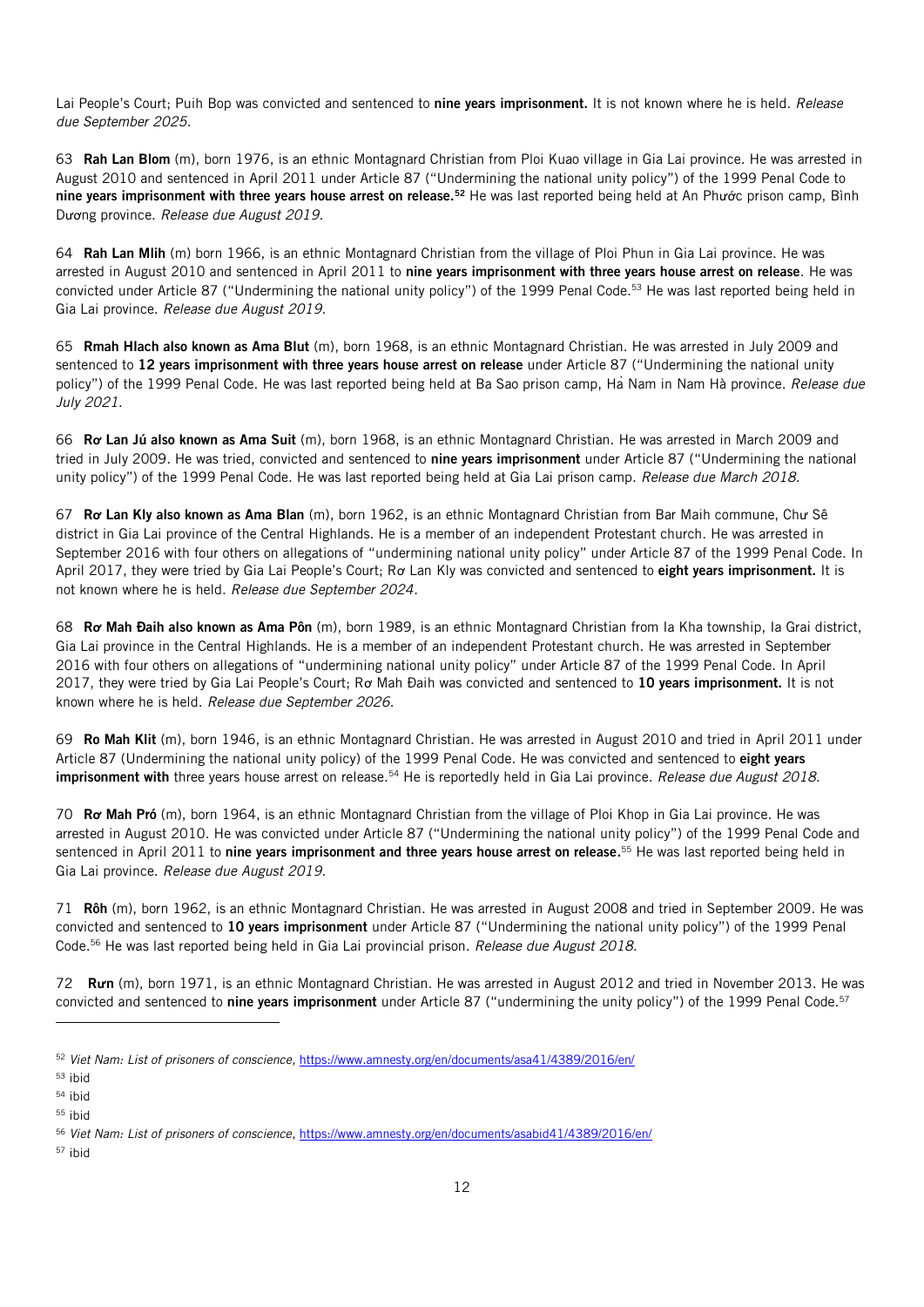He was last reported being held in Gia Lai province. *Release due August 2021*.

73 Siu Ben also known as Ama Yon (m), born 1975. He is an ethnic Montagnard Christian arrested in March 2009. He was tried, convicted and sentenced to 12 years imprisonment in July 2009 under Article 87 ("Undermining the national unity policy") of the 1999 Penal Code.<sup>58</sup> He was last reported being held at Gia Lai prison camp. *Release due March 2021*.

74 Siu Br**ơ**m (m), born 1967, is an ethnic Montagnard Christian from Ploi Ngol Grong village in Gia Lai province. He was arrested in August 2010 and tried in April 2011. He was convicted under Article 87 ("Undermining the national unity policy") of the 1999 Penal Code and sentenced to 10 years imprisonment with three years house arrest on release.<sup>59</sup> He was last reported being held in Gia Lai province. *Release due August 2020*.

75 Siu Hlom (m), born 1967, is an ethnic Montagnard Christian from Plou Kuao village in Gia Lai province. He was arrested in August 2010, tried, convicted and sentenced to 12 years imprisonment in April 2011 under Article 87 ("Undermining the national unity policy") of the 1999 Penal Code, with **three years house arrest on release**.<sup>60</sup> He was last reported being held at Gia Lai prison camp. *Release due August 2022.*

76 Siu K**ơ**ch (m), born 1985, is an ethnic Montagnard Christian arrested in July 2009. In January 2010 he was tried, convicted and sentenced to nine years imprisonment with three years house arrest on release under Article 87 ("Undermining the national unity policy") of the 1999 Penal Code.<sup>61</sup> He was last reported being held at Gia Lai prison camp. *Release due July 2018*.

77 Siu Nheo (m), born 1955, is an ethnic Montagnard Christian arrested in August 2010. He was tried in April 2011convicted under Article 87 ("Undermining the national unity policy") of the 1999 Penal Code and sentenced to 10 years imprisonment with three years house arrest on release.<sup>62</sup> He was last reported being held at Gia Lai prison camp. *Release due August 2020.* 

78 Siu Thái also known as Ama Th**ươ**ng (m), born 1978, is an ethnic Montagnard Christian arrested in April 2011. He was tried in December 2011, convicted and sentenced to 10 years imprisonment under Article 87 ("Undermining the national unity policy") of the 1999 Penal Code.<sup>63</sup> He was last reported being held in Gia Lai province. *Release due April 2021.*

79 T**ạ** Khu (m), born 1947, member of the "Council for the Laws and Public Affairs of Bia Son" (*Hội đồng Công luật Công án Bia Sơn*), a peaceful religious group dedicated to protecting the environment in Phú Yên Province. He is one of 22 Council members arrested in February 2012 and tried under Article 79 of the 1999 Penal Code ("aiming to overthrow" the state) by Phú Yên People's Court in January 2013. He was convicted and sentenced to 16 years imprisonment with five years house arrest on release.<sup>64</sup> He is reportedly held at Xuyên Mộc Prison, Bà Rịa-Vũng Tàu province. *Release due February 2028*.

80 Venerable Th**ạ**ch Th**ươ**l (m), born 1985, is a Khmer Krom Buddhist monk and deputy abbot of Serei Ta Sek Temple in Sóc Trăng province. He was arrested in May 2013 and charged under Article 91 of the 1999 Penal Code ("Fleeing abroad to oppose the people's administration"). In March 2013 local authorities and Buddhist officials ordered Thạch Thươl and two other Khmer Krom monks to defrock or face imprisonment, alleging that the three were spreading "fabricated information" abroad about human rights violations in Viet Nam, through interviews with foreign media and contact with the Khmer Krom Federation, a US-based advocacy group. He attempted to flee Viet Nam to seek political asylum. In pre-trial detention, Thạch Thươl was beaten by police but refused to confess to any crimes. He was tried in September 2013, convicted and sentenced to **six years imprisonment**.<sup>65</sup> He is currently held at Xuân Lộc Prison in Đồng Nai Province. *Release due May 2019*.

81 Thích Qu**ả**ng Đ**ộ** (m), born 1928, is the Patriarch of the banned Unified Buddhist Church of Viet Nam (UBCV). He is a leading

l

[https://www.amnesty.org/en/documents/asa41/4187/2016/en/;](https://www.amnesty.org/en/documents/asa41/4187/2016/en/) *Viet Nam: List of prisoners of conscience*,

<https://www.amnesty.org/en/documents/asa41/4389/2016/en/>

<sup>58</sup> ibid

<sup>59</sup> ibid

 $60$  ibid

 $61$  ibid

<sup>62</sup> ibid <sup>63</sup> ibid

<sup>64</sup> *Silenced Voices: Prisoners of conscience in Viet Nam*[, https://www.amnesty.org/en/documents/asa41/007/2013/en/](https://www.amnesty.org/en/documents/asa41/007/2013/en/) ; *Viet Nam: List of prisoners of conscience*[, https://www.amnesty.org/en/documents/asa41/4389/2016/en/](https://www.amnesty.org/en/documents/asa41/4389/2016/en/)

<sup>65</sup> *Prisons within prisons: Torture and ill-treatment of prisoners of conscience in Viet Nam*,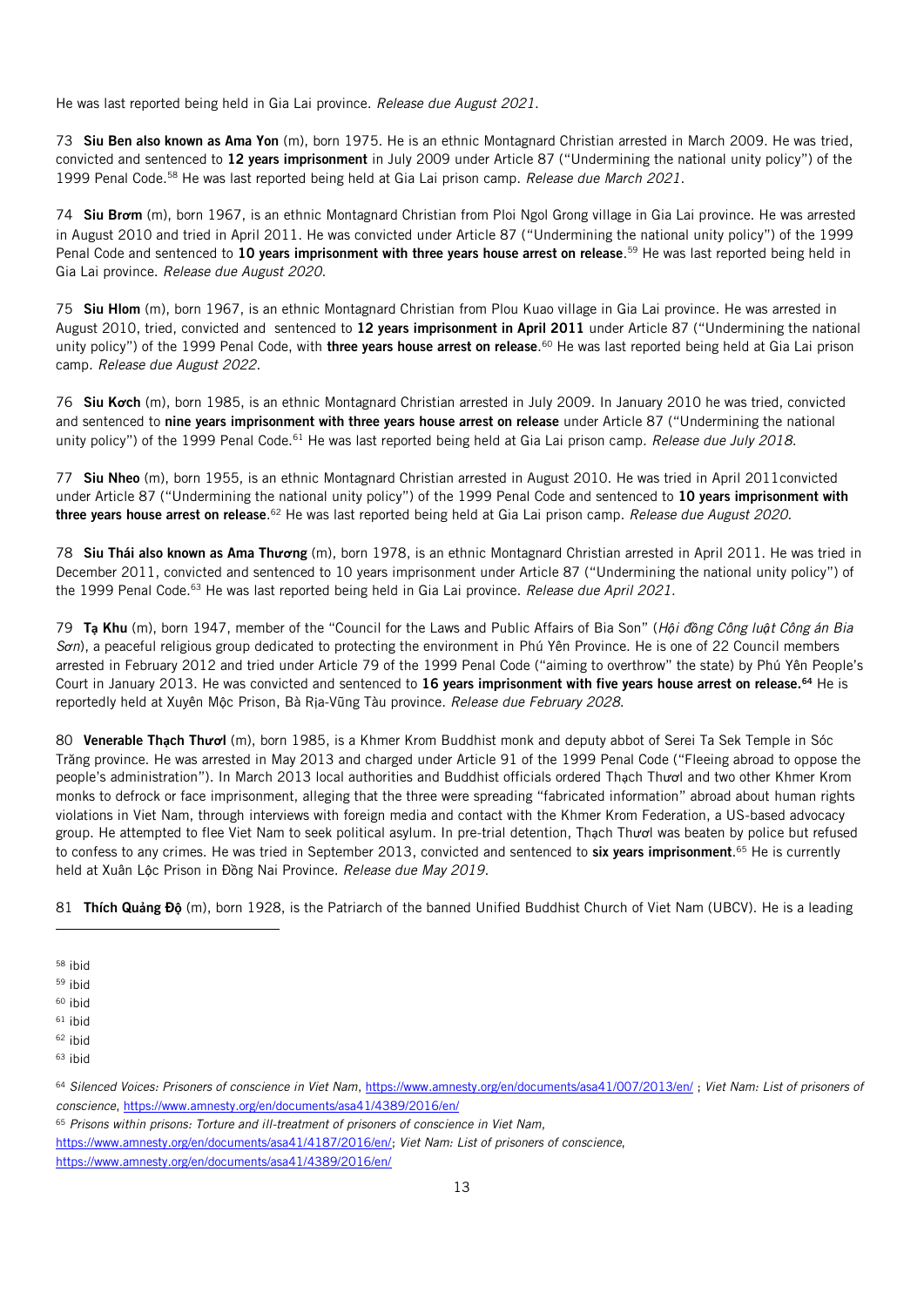advocate of religious freedom, human rights and democracy. He has been confined to the Thanh Minh Zen monastery in Hồ Chí Minh City since October 2003, when security officials told him that he had been placed in administrative detention for an indefinite period. He has protested peacefully against repressive government policies in Viet Nam since the 1950s and has spent almost three decades either in prison, detained without trial or under house arrest in "internal exile". <sup>66</sup> *Indefinite house arrest.*

82 Tr**ầ**n Anh Kim (m), born 1949, is a writer and former army officer. He was arrested in September 2015 for investigation under Article 79 of the Penal Code for activities "aiming to overthrow" the state). It is believed to be in connection with a group that he was about to launch named "Raising the flag of democracy" (*Lực Lượng Quốc Dân Dựng Cờ Dân Chủ*). Trần Anh Kim, a supporter of Bloc 8406 – an internet based pro-democracy group - had previously been a prisoner of conscience, sentenced in December 2009 to five and a half years imprisonment with three years house arrest on release for his peaceful activities protesting about injustice and government corruption; he was released in January 2015 and re-arrested eight months later. Trần Anh Kim was brought to trial with another member of his group, Lê Thanh Tùng, on 16 December 2016 by a court in Thái Bình province. He was convicted and sentenced to **13 years imprisonment with five years house arrest on release**.<sup>67</sup> Moved to Prison No 5, Thanh Hoa province in August 2017. *Release due September 2028.*

83 Tr**ầ**n Hoàng Phúc (m), born 1994, is a pro-democracy and environmental activist. He was a member of the Young Southeast Asian Leaders Initiative (YSEALI) set up by US President Obama. He was arrested on 29 June 2017 at his apartment in Ha Noi on allegations of "conducting propaganda" against the state under Article 88 of the 1999 Penal Code. He is a member of the *Chan Hung Nuoc Viet* (Reviving Vietnam) campaign, and is alleged to have made and shared videos critical of the government. He was convicted and sentenced to six years imprisonment with four years house arrest on release. He is held at Prison no. 1 in Hanoi. *Release due June 2023.*

84 Tr**ầ**n Hu**ỳ**nh Duy Th**ứ**c (m), born 1966, is an entrepreneur, blogger and human rights defender, and co-author of "The Path of Viet Nam" (*Phong Trào Con Dường Việt Nam*), which makes recommendations on governance reform. He was arrested in May 2009 and tried by Hồ Chí Minh City People's Court on 20 January 2010 with three co-defendants on charges of "aiming to overthrow" the state under Article 79 of the 1999 Penal Code. He was convicted and sentenced to 16 years imprisonment with five years house arrest on release. He alleged that he was tortured during pre-trial detention in an attempt to make him "confess" to the charges against him; he refused. He was moved from Xuyên Mộc prison camp in Bà Rịa-Vũng Tàu province to Prison No 6 in Nghệ An province on 5 May 2016, where he has reportedly been held. The transfer was possibly connected with his refusal to agree to be relocated to the United States as a condition for early release. He carried out a two week hunger-strike during May to June 2016 to demand rule of law and a referendum on Viet Nam's political system. *Release due May 2025*. 68

85 Tr**ầ**n Phi Dung (m), born 1966, member of the "Council for the Laws and Public Affairs of Bia Son" (*Hội đồng Công luật Công án Bia Sơn*), a peaceful religious group dedicated to protecting the environment in Phú Yên Province. He is one of 22 Council members arrested in February 2012 and tried under Article 79 of the 1999 Penal Code ("aiming to overthrow" the state) by Phú Yên People's Court in January 2013. He was convicted and sentenced to 13 years imprisonment with five years house arrest on release.<sup>69</sup> He is reportedly held at Prison Z30A, Section 2, in Xuân Lộc District, Đồng Nai Province. *Release due February 2025*.

86 Tr**ầ**n Quân (m), born 1984, member of the "Council for the Laws and Public Affairs of Bia Son" (*Hội đồng Công luật Công án Bia Sơn*), a peaceful religious group dedicated to protecting the environment in Phú Yên Province. He is one of 22 Council members arrested in February 2012 and tried under Article 79 of the 1999 Penal Code ("aiming to overthrow" the state) by Phú Yên People's Court in January 2013. He was convicted and sentenced to 12 years imprisonment with five years house arrest on release.<sup>70</sup> He is

<sup>70</sup> ibid

<sup>66</sup> *Silenced Voices: Prisoners of conscience in Viet Nam*[, https://www.amnesty.org/en/documents/asa41/007/2013/en/](https://www.amnesty.org/en/documents/asa41/007/2013/en/) ; *Viet Nam: List of prisoners of conscience*[, https://www.amnesty.org/en/documents/asa41/4389/2016/en/;](https://www.amnesty.org/en/documents/asa41/4389/2016/en/) Joint *Open Letter calling on the Government of Vietnam to immediately*  and unconditionally release Thích Quảng Độ, Nguyễn Văn Đài and Đỗ Thị Hồng, <https://www.amnesty.org/en/documents/asa41/6689/2017/en/> <sup>67</sup> *Silenced Voices: Prisoners of conscience in Viet Nam*[, https://www.amnesty.org/en/documents/asa41/007/2013/en/;](https://www.amnesty.org/en/documents/asa41/007/2013/en/) *Viet Nam: List of prisoners of conscience*[, https://www.amnesty.org/en/documents/asa41/4389/2016/en/;](https://www.amnesty.org/en/documents/asa41/4389/2016/en/) *Viet Nam: Incommunicado detention of human rights lawyers and trial of pro-democracy activists shows disdain for international human rights law*[, https://www.amnesty.org/en/documents/asa41/5377/2016/en/](https://www.amnesty.org/en/documents/asa41/5377/2016/en/) <sup>68</sup> *Silenced Voices: Prisoners of conscience in Viet Nam*[, https://www.amnesty.org/en/documents/asa41/007/2013/en/;](https://www.amnesty.org/en/documents/asa41/007/2013/en/) *Viet Nam: List of prisoners of conscience*[, https://www.amnesty.org/en/documents/asa41/4389/2016/en/;](https://www.amnesty.org/en/documents/asa41/4389/2016/en/) *Prisons within prisons: Torture and ill-treatment of prisoners of conscience in Viet Nam*[, https://www.amnesty.org/en/documents/asa41/4187/2016/en/;](https://www.amnesty.org/en/documents/asa41/4187/2016/en/) *Viet Nam: Open Letter on prisoner of conscience Trần Huỳnh Duy Thức*,<https://www.amnesty.org/en/documents/asa41/6234/2017/en/>

<sup>69</sup> *Silenced Voices: Prisoners of conscience in Viet Nam*[, https://www.amnesty.org/en/documents/asa41/007/2013/en/;](https://www.amnesty.org/en/documents/asa41/007/2013/en/) *Viet Nam: List of prisoners of conscience*[, https://www.amnesty.org/en/documents/asa41/4389/2016/en/](https://www.amnesty.org/en/documents/asa41/4389/2016/en/)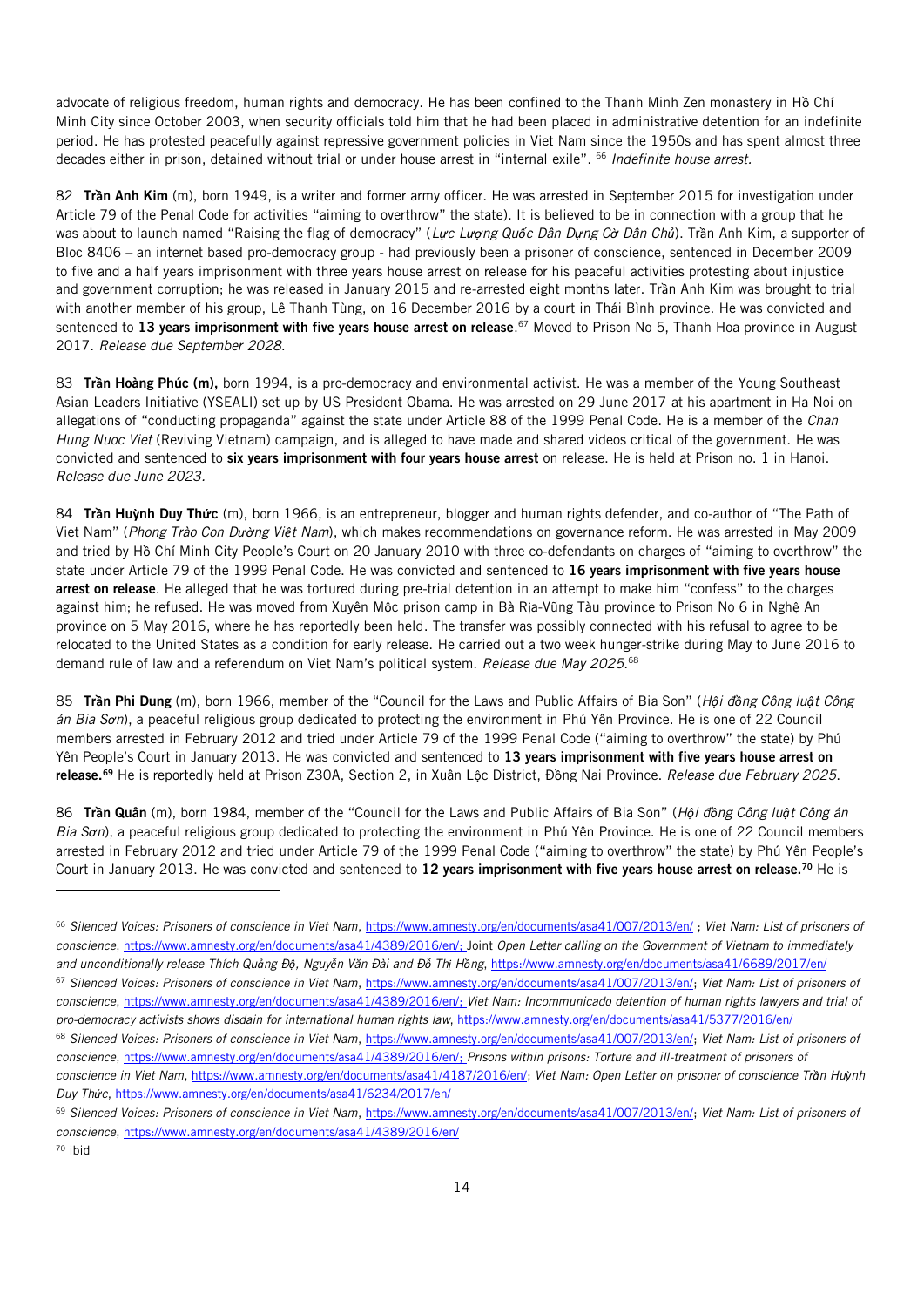reportedly held at Prison Z30A, Section 2, in Xuân Lộc District, Đồng Nai Province. *Release due February 2024*.

87 Tr**ầ**n Th**ị** Nga (f), born 1977, is a member of the independent Vietnamese Women for Human Rights group. She was arrested at her home in Phủ Lý, Hà Nam province in northern Viet Nam on 21 January 2017. According to state controlled media, she was "caught posting video clips and documents containing anti-state propaganda on the internet". On 25 July 2017, Trần Thị Nga was tried by the People's Court of Hà Nam province and convicted of "conducting propaganda" against the state under Article 88 of the 1999 Penal Code. She was sentenced to nine years imprisonment with five years house arrest on release.<sup>71</sup> Before her arrest, Trần Thị Nga had been subjected to harassment, intimidation and police beatings for her advocacy on human rights, including land and labour rights, and for participation in environmental and anti-China protests. She is held at Hà Nam provincial prison. *Release due January 2026.*

88 Tr**ầ**n Th**ị** Thúy (f), born 1971, member of the independent Hoa Hao Buddhist church and land rights activist. She was arrested in August 2010 and tried by Ben Tre Provincial People's Court with six other defendants on 30 May 2011. They were charged under Article 79 of the 1999 Penal Code for activities "aiming to overthrow" the state on accusations of links to Viet Tan, an overseas based group peacefully advocating for democracy in Viet Nam. Trần Thị Thúy was convicted and sentenced to eight years imprisonment with five years house arrest on release. She is in poor health and has been denied medical treatment unless she "confesses" to the charges for which she was convicted.<sup>72</sup> She is held at An Phước Detention Centre, Bình Dương province. *Release due August 2018*.

89 Tr**ầ**n Th**ị** Xuân (f), born 1976, is a Catholic activist and member of the Brotherhood for Democracy Association (Hội Anh Em Dân Chủ). She was arrested at her home in Hà Tĩnh province on 17 October 2017 for investigation under Article 79 of the 1999 Penal Code for "aiming to overthrow" the state. She had taken part in protests relating to the Formosa toxic spill in April 2016, and worked with youth in her parish. According to official media, she is alleged to have posted articles and photos critical of the government on the internet. It is not known where she is held. *Pre-trial detention.*

90 Tr**ươ**ng Minh Đ**ứ**c (m), born 1960, is a former journalist. Prior to his arrest he worked as an administrator for the Brotherhood for Democracy (Hội Anh Em Dân Chủ) and as an advocate in the Viet Labour movement, educating workers about their human rights. He was arrested on 30 July 2017 on accusation of "carrying out activities aiming to overthrow" the state under Article 79 of the 1999 Penal Code.<sup>73</sup> He was previously imprisoned as a prisoner of conscience for five years from 2007 to 2012, and since then he and his family had faced frequent harassment from the authorities and plain clothed individuals. He has a heart disease and high blood pressure. Following a stroke in mid-May, he needs daily access to a number of medications in order to safely control his condition and help prevent another stroke or a heart attack. He is held incommunicado at B14 Prison, Ha Noi. *Pre-trial detention.*

91 T**ừ** Thi**ệ**n L**ươ**ng (m), born 1950, member of the "Council for the Laws and Public Affairs of Bia Son" (*Hội đồng Công luật Công án Bia Sơn*), a peaceful religious group dedicated to protecting the environment in Phú Yên Province. He is one of 22 Council members arrested in February 2012 and tried under Article 79 of the 1999 Penal Code ("aiming to overthrow" the state) by Phú Yên People's Court in January 2013. He was convicted and sentenced to 16 years imprisonment with five years house arrest on release.<sup>74</sup> He is reportedly held at An Điềm prison, Đại Lãnh, Đại Lộc, Quảng Nam province. *Release due February 2028*.

92 Võ Ng**ọ**c C**ư** (m), born 1951, member of the "Council for the Laws and Public Affairs of Bia Son" (*Hội đồng Công luật Công án Bia Sơn*), a peaceful religious group dedicated to protecting the environment in Phú Yên Province. He is one of 22 Council members arrested in February 2012 and tried under Article 79 of the 1999 Penal Code ("aiming to overthrow" the state) by Phú Yên People's Court in January 2013. He was convicted and sentenced to 16 years imprisonment with five years house arrest on release.<sup>75</sup> He is

73 *Viet Nam: Four peaceful activists arbitrarily arrested in connection with long detained human rights lawyer*,

[https://www.amnesty.org/en/documents/asa41/6855/2017/en/;](https://www.amnesty.org/en/documents/asa41/6855/2017/en/) Urgent Action: *Activists held incommunicado may face life in prison*, <https://www.amnesty.org/en/documents/asa41/7059/2017/en/>

<sup>71</sup> Urgent Action: *Female activist sentenced to nine years in prison*,<https://www.amnesty.org/en/documents/asa41/6833/2017/en/>

<sup>72</sup> *Silenced Voices: Prisoners of conscience in Viet Nam*[, https://www.amnesty.org/en/documents/asa41/007/2013/en/;](https://www.amnesty.org/en/documents/asa41/007/2013/en/) *Viet Nam: List of prisoners of conscience*[, https://www.amnesty.org/en/documents/asa41/4389/2016/en/;](https://www.amnesty.org/en/documents/asa41/4389/2016/en/) *Prisons within prisons: Torture and ill-treatment of prisoners of conscience in Viet Nam*[, https://www.amnesty.org/en/documents/asa41/4187/2016/en/;](https://www.amnesty.org/en/documents/asa41/4187/2016/en/) Urgent Action: *Growing health fears for prisoner of conscience*[, https://www.amnesty.org/en/documents/asa41/5727/2017/en/](https://www.amnesty.org/en/documents/asa41/5727/2017/en/)

<sup>74</sup> *Silenced Voices: Prisoners of conscience in Viet Nam*[, https://www.amnesty.org/en/documents/asa41/007/2013/en/;](https://www.amnesty.org/en/documents/asa41/007/2013/en/) *Viet Nam: List of prisoners of conscience*[, https://www.amnesty.org/en/documents/asa41/4389/2016/en/](https://www.amnesty.org/en/documents/asa41/4389/2016/en/)

<sup>75</sup> ibid